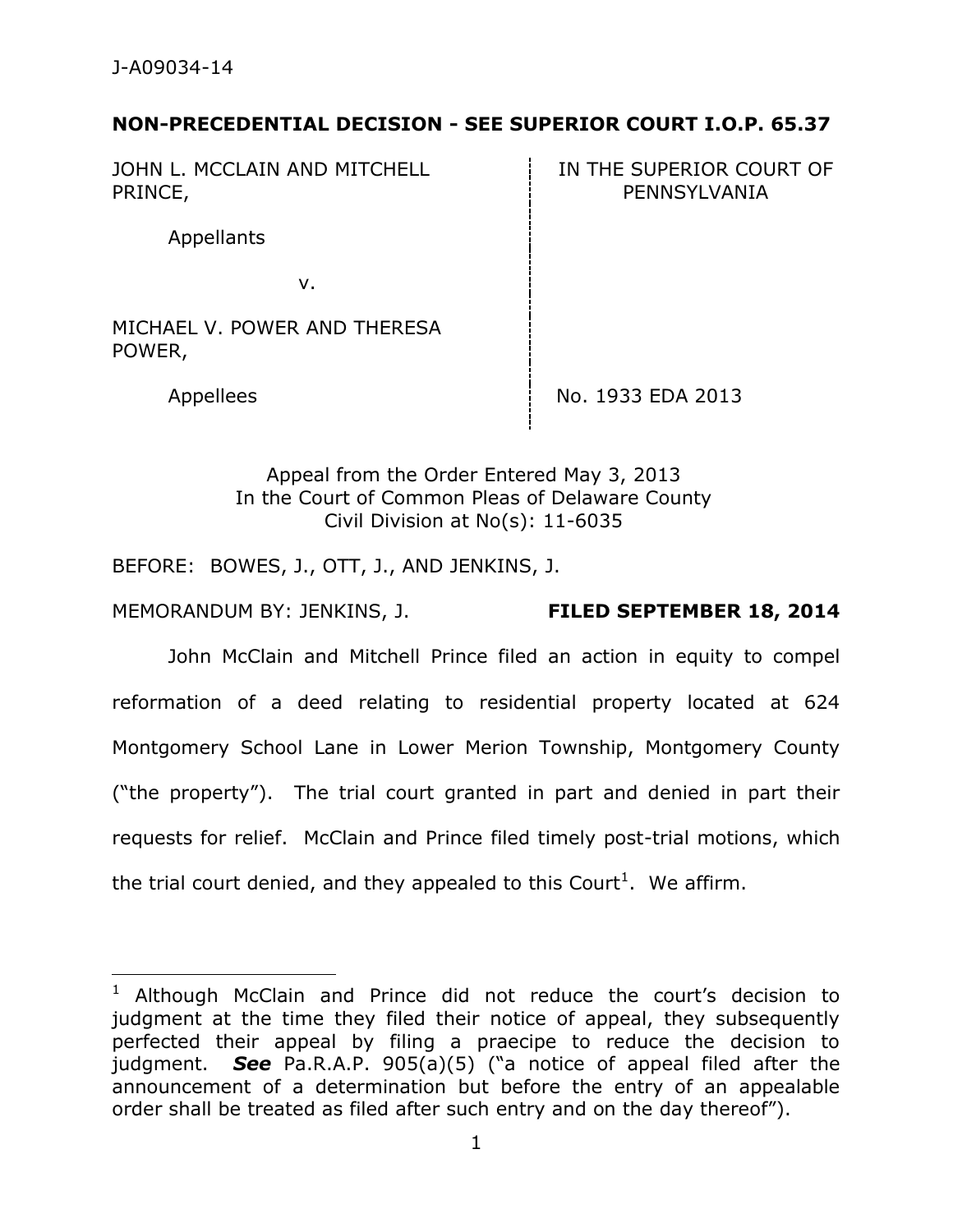I.

In essence, McClain and Prince assert that there are material defects both in the deed that Michael and Theresa Power conveyed to them on July 22, 2005 and in a deed of correction that the Powers executed on July 14, 2010. McClain and Prince requested that the trial court compel the Powers to issue another deed of correction which

- (1) states that the property consists of *two* lots ("Lot A" and "Lot B") (also referred to below as an "A/B parcel" or an "A/B legal description"), and
- (2) conveys the property to McClain and Prince as joint tenants with right of survivorship.

McClain's and Prince's reason for desiring an A/B legal description is somewhat elusive. McClain's and Prince's house stands on the portion of the property known as Lot B. It appears that when Wells Fargo began a foreclosure action against McClain and Prince in 2009, McClain learned that the 2005 deed's legal description only included Lot A, an empty buffer lot. The 2005 deed did not have an A/B legal description. McClain and Prince seem to believe that inclusion of an A/B description would help their defense in the foreclosure action by enabling them to assert that Wells Fargo never intended to mortgage Lot B and could only foreclose on the empty lot, Lot A. We are uncertain whether this theory makes sense. But whether it does or

2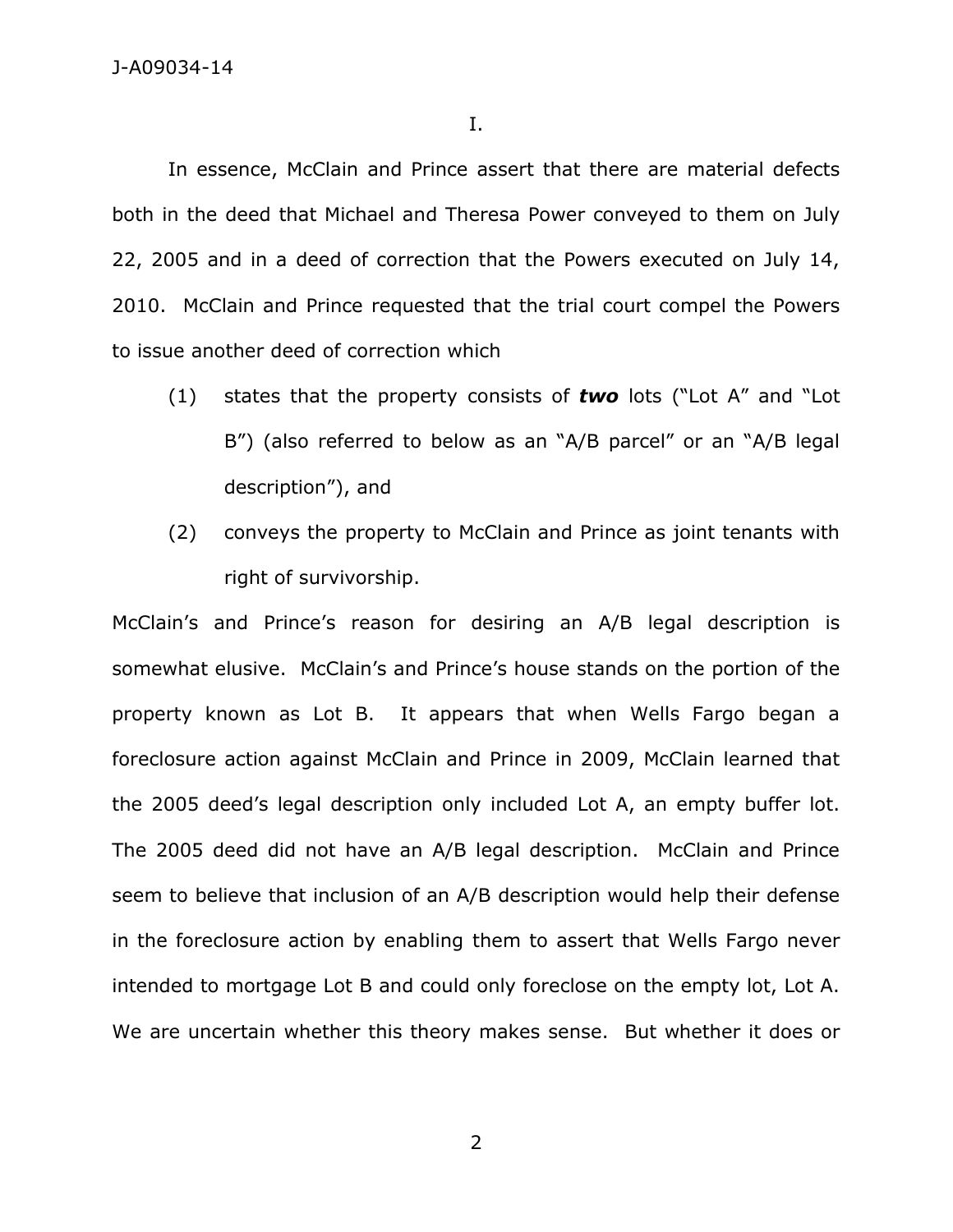$\overline{a}$ 

not, we still must fulfill our duty of summarizing what the trial court did in response to this action and analyze whether it reached the proper result.

 The Powers, for their part, contend that the correct legal description of the property is a single consolidated parcel, not an A/B parcel, because they eliminated the A/B legal description in a deed of consolidation that they recorded three years before selling the property to McClain and Prince.

McClain and Prince filed a three-count complaint seeking reformation of the deed, declaratory judgment and *vacatur* of the 2010 deed of correction. Although this controversy arose in Montgomery County, McClain and Prince prosecuted their lawsuit in Delaware County, because Delaware County is where the Powers now reside. Following a non-jury trial, the court ordered the Powers to deliver a corrected deed to McClain and Prince which conveyed the property to them as joint tenants with right of survivorship<sup>2</sup>. The court also ordered that the corrected deed include the legal description advocated by the Powers, i.e., a description of the property as a single consolidated parcel.

In their appellate brief, McClain and Prince focus mainly on the court's ruling on Count I of the complaint, an equitable claim to reform the deed to include an A/B legal description, and add several short arguments relating to Count III. The brief does not address their declaratory judgment request in Count II of the complaint. Therefore, we will not address Count II below.

 $2$  This portion of the order is not at issue in this appeal and thus does not require further analysis.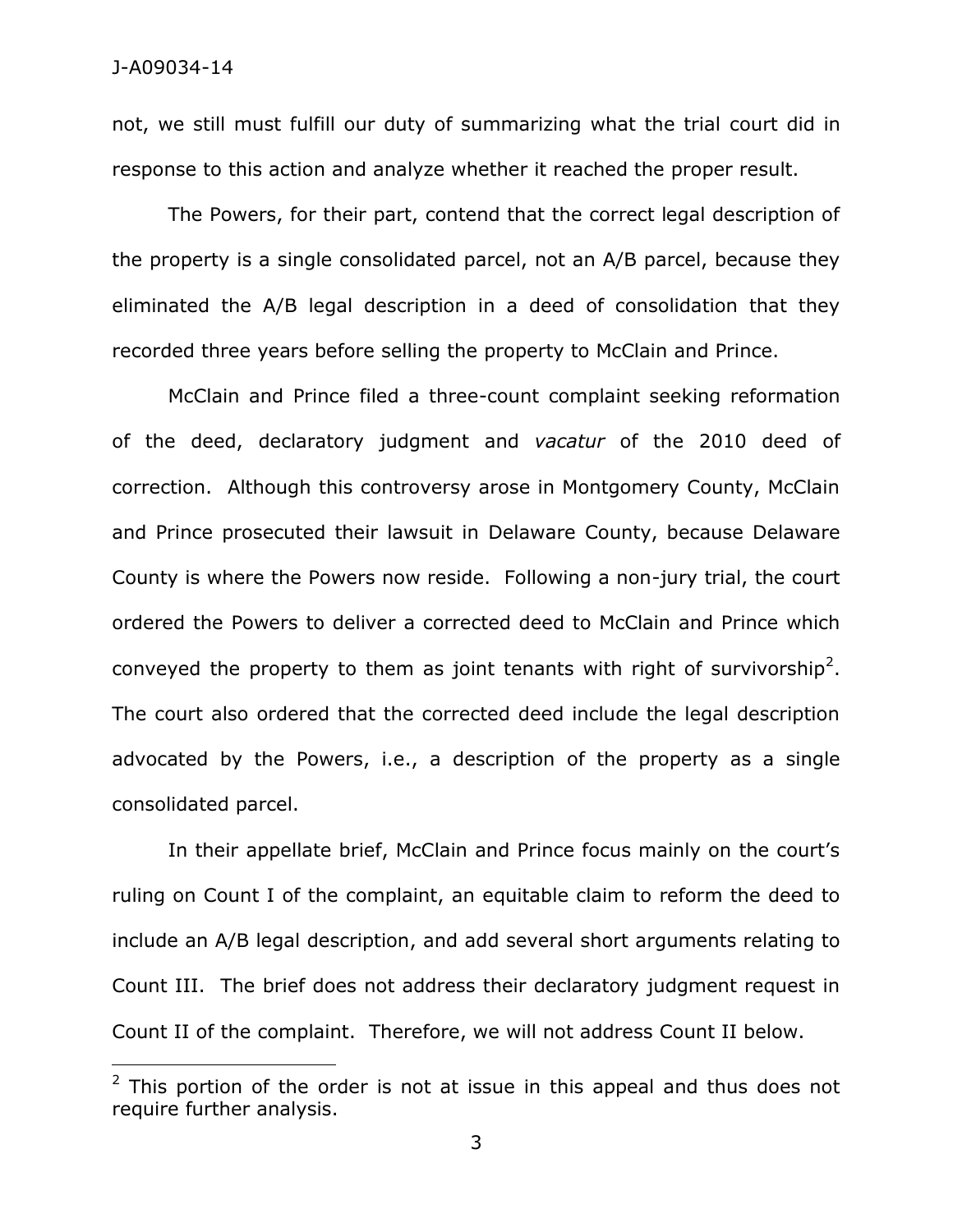When reviewing the findings of a court in equity, this Court's review "is limited to a determination of whether the chancellor committed an error of law or abused his discretion. A final decree in equity will not be disturbed unless it is unsupported by the evidence or demonstrably capricious." *Kepple v. Fairman Drilling Co.,* [615 A.2d 1298, 1302 \(Pa.1992\).](http://web2.westlaw.com/find/default.wl?mt=79&db=162&tc=-1&rp=%2ffind%2fdefault.wl&findtype=Y&ordoc=2027397962&serialnum=1992192942&vr=2.0&fn=_top&sv=Split&tf=-1&referencepositiontype=S&pbc=3DCB8F63&referenceposition=1302&rs=WLW14.07) Although facts found by the chancellor, when supported by competent evidence in the record, are binding, no such deference is required for conclusions of law, which we review *de novo. [Id.](http://web2.westlaw.com/find/default.wl?rs=WLW14.07&pbc=3DCB8F63&vr=2.0&findtype=Y&rp=%2ffind%2fdefault.wl&sv=Split&fn=_top&tf=-1&ordoc=2027397962&mt=79&serialnum=1992192942&tc=-1)* 

## III.

The following is a summary of the evidence adduced during trial and the court's findings.

**The Powers purchase the property in 2001.** On November 15, 2001, the Powers purchased the Property by deed which is registered with Lower Merion Township and recorded in Montgomery County, Pennsylvania<sup>3</sup>. The deed's legal description of the Property described two parcels: a Premises "A" ("Lot A"), a 50 feet by 205 feet parcel, and a Premises "B", an adjoining parcel measuring 100 feet by 205 feet with a home on it ("Lot  $B'')^4$ .

 $3$  Exhibit P-12 (November 15, 2001 deed).

<sup>4</sup> *Id*., exhibit A (legal description in 2001 deed).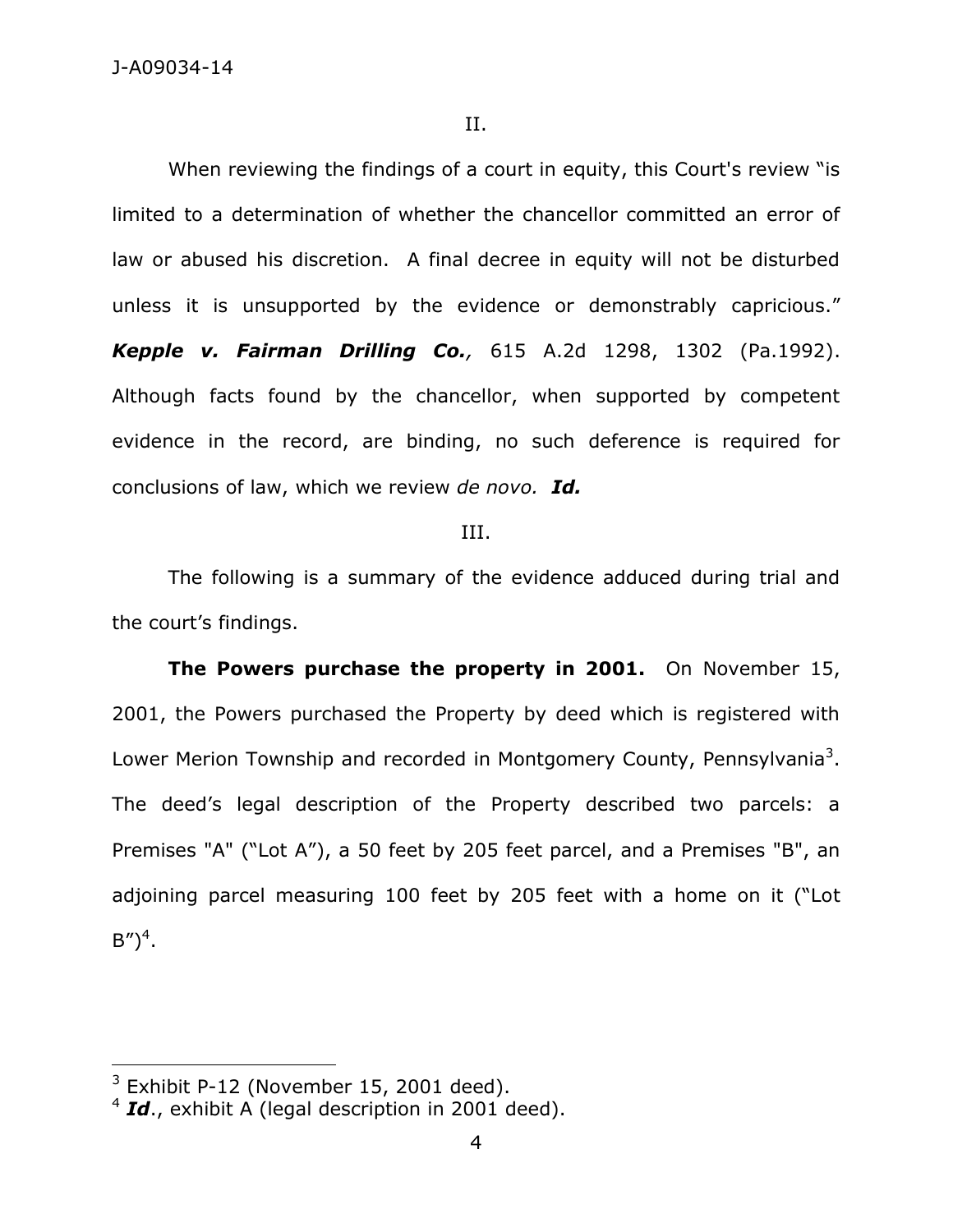**The 2002 deed of consolidation.** In 2002, the Powers decided to install a swimming pool on the premises<sup>5</sup>. The Powers learned that they needed to satisfy the Township's impervious surface requirement in order to obtain a pool permit<sup>6</sup>. The only way to satisfy the impervious surface requirement was to consolidate Lots A and B into a single parcel<sup>7</sup>.

The Powers hired Jade Abstract Company to prepare a deed of consolidation<sup>8</sup>. Jade Abstract prepared a deed that consolidated Lots A and B into a single parcel by removing the line separating Lot A from Lot  $B^9$ . On July 5, 2002, the Township reviewed the deed of consolidation and stamped its approval on the deed<sup>10</sup>. One week later, the Township issued the swimming pool permit<sup>11</sup>. Michael Power filed the deed with the Montgomery County Recorder of Deeds<sup>12</sup>, and the deed was recorded in Deed Book 5414, Page 2400 $^{13}$ .

The recorded deed of consolidation refers to a Mesko Associates stamped drawing dated June 11, 2002, the same drawing that was in Jade

6 *Id*., pp. 277-78, 316 (Michael Power).

 $\overline{a}$ 

 $10$  Exhibit P-16 (deed of consolidation).

<sup>&</sup>lt;sup>5</sup> N.T. 2, pp. 277-78 (Michael Power). Trial in this case lasted two days. All references to "N.T. 1" are to the first day of trial. All references to "N.T. 2" are to the second day of trial.

<sup>7</sup> *Id.* 

<sup>8</sup> *Id.*, pp. 278-83 (Michael Power).

 $^9$  N.T. 2/12/13, pp. 281-83, 319 (Michael Power); Exhibit P-16 (deed of consolidation), D-2 (Jade Abstract documents).

<sup>11</sup> Exhibit D-2 (Jade Abstract documents); *see also* N.T. 2, pp. 281, 286, 321-22 (Michael Power).

 $12$  N.T. 2, p. 317 (Michael Power).

 $13$  Exhibit P-16 (deed of consolidation).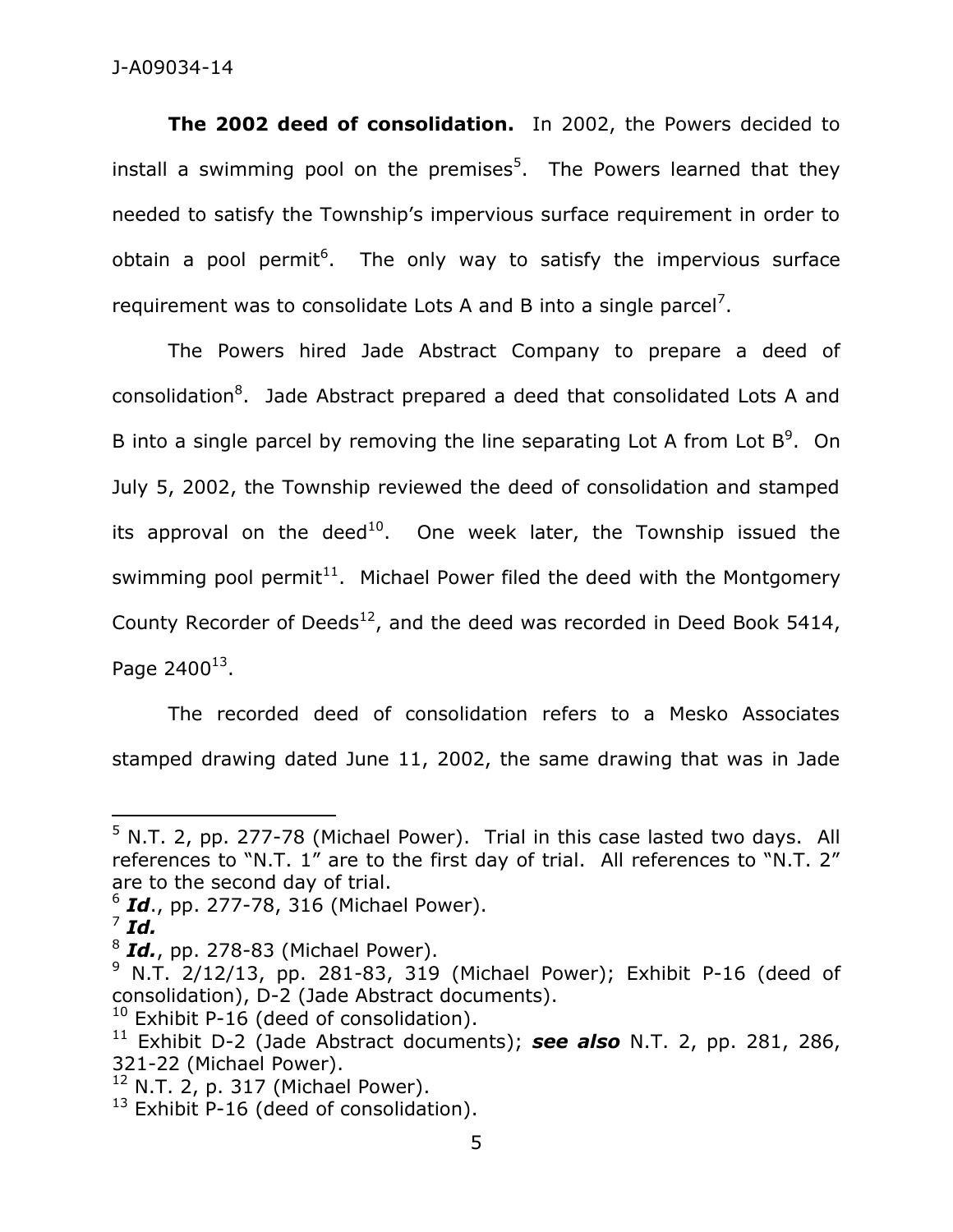Abstract's documents<sup>14</sup>. The drawing states: "Lot line to be removed on the line dividing Premises A from Premises B."<sup>15</sup> Although the drawing was two pages, the Recorder of Deeds recorded only one of the pages. The left half, with the words "lot line to be removed," was not recorded<sup>16</sup>. The recorded version of the Mesko document does not say "lot line to be removed" $^{17}$ .

Despite this omission, the trial court found that the consolidation deed consolidated the lands previously segregated as Lots A and B. The evidence supports this finding. As noted above, Lot A was 50 feet by 205 feet, and Lot B was 100 feet by 205 feet. The boundary lines in the deed of consolidation's legal description were 150 feet by 205 feet $^{18}$  -- a combination of Lots A and  $B^{19}$  -- and McClain admitted that the boundary lines were a "complete closed description" of the property<sup>20</sup>. Moreover, as the trial court found, the deed was properly recorded in the Recorder of Deeds and "describes as one parcel those lands previously described upon the public record as two parcels."<sup>21 22</sup>

- <sup>16</sup> Exhibit P-16 (deed of consolidation).
- $17 \,$  **Id**.

<sup>&</sup>lt;sup>14</sup> Exhibit P-16 (deed of consolidation), D-2 (Jade Abstract documents).

<sup>&</sup>lt;sup>15</sup> Exhibit D-2 (Jade Abstract documents); N.T. 2, p. 324 (Michael Power).

 $18$  Exhibit P-16; N.T. 2, pp. 118-31 (McClain).

<sup>&</sup>lt;sup>19</sup> N.T. 2, pp. 118-31 (McClain).

 $20$  N.T. 2, p. 128 (McClain).

<sup>&</sup>lt;sup>21</sup> Trial Court Opinion, p. 7; **see also id.**, p. 8 (finding "sufficient evidence of the 2002 deed [of consolidation] and its effect on the property to prove its effect on title [later] received by [McClain and Prince]").

<sup>&</sup>lt;sup>22</sup> McClain and Prince also argued that the deed of consolidation only described Lot A, but not Lot B, due to its language that the entire property was bounded "by the land of Rush D. Touton." Given the court's ultimate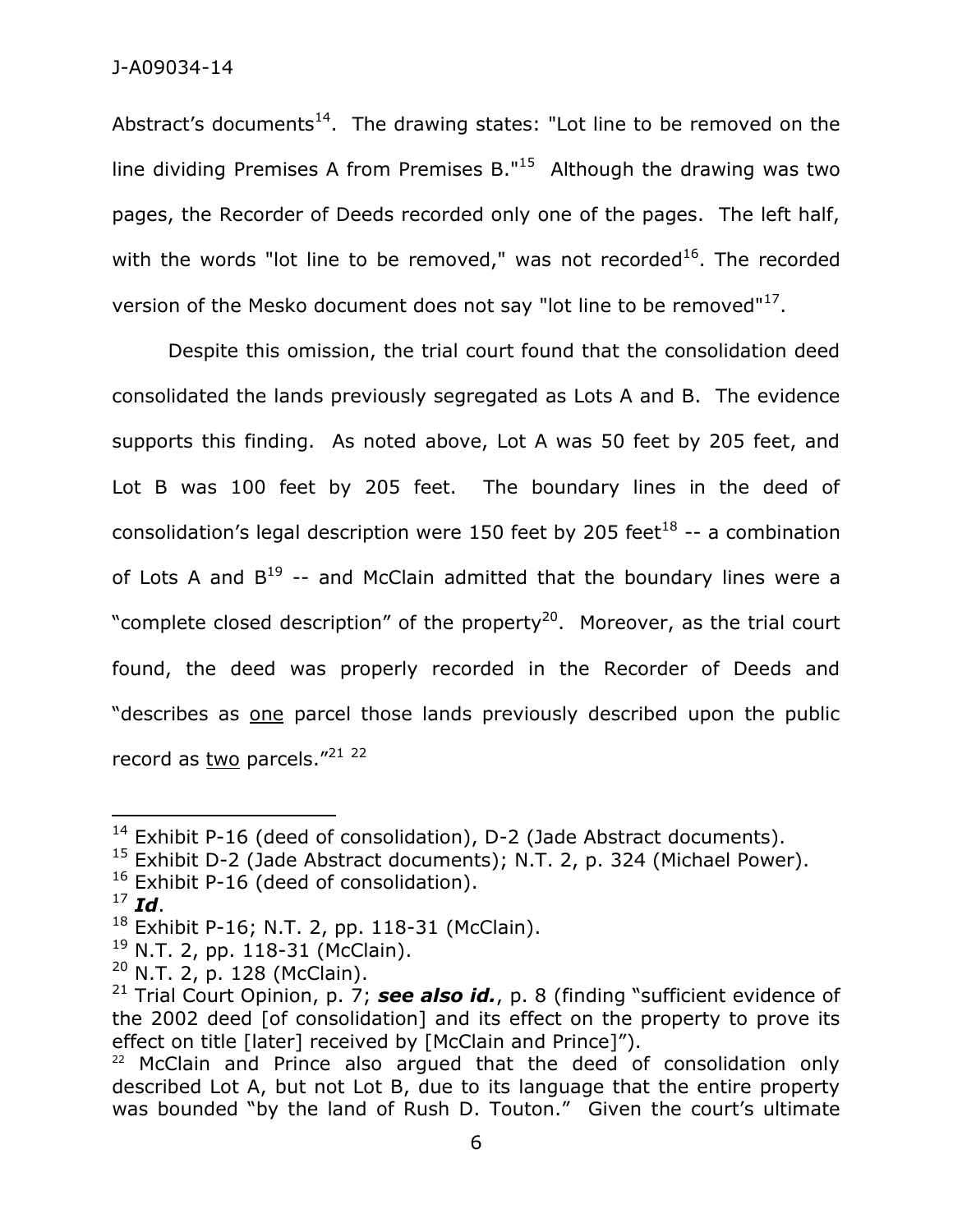**McClain and Prince agree to purchase the property in 2005.** On May 22, 2005, McClain and Prince toured the property and offered \$950,000 to purchase it<sup>23</sup>. The Powers rejected the offer<sup>24</sup>. On May 24, 2005, McClain and Prince raised their offer to \$1,100,000. According to McClain, they raised their offer because Michael Power told them that the property contained two lots and gave them several documents that showed two lots, consistent with the  $A/B$  description in the 2001 deed<sup>25</sup>. Michael Power testified, however, that he never had any such discussion with McClain and Prince; instead, he only discussed the pervious versus impervious surface issue with them and gave them documents to show what he meant about this issue. Although the court did not explicitly state whom it believed, its ultimate decision suggests that it credited Michael Power's version of events.

On May 24, 2005, following the higher offer, the parties entered into an agreement of sale<sup>26</sup>. All discussions between the parties about the property took place before they signed the agreement of sale<sup>27</sup>.

McClain reviewed the agreement of sale and seller's disclosure statement at least once and understood both documents at the time he

ruling in favor of the Powers, we infer that it did not accept this argument. For further discussion of this subject, *see* pp. 21-22, *infra.*  $23$  N.T. 2, p. 163 (McClain).

 $^{24}$  *Id.* 

 $25$  N.T. 1, p. 97, 99-106 (McClain); Exhibits P-5 (Mesko sketch plan), P-6 (neighborhood plot plan), P-7 (Mesko "as built" plan).

 $26$  Exhibit P-2 (agreement of sale).

 $27$  N.T. 2, p. 178 (McClain).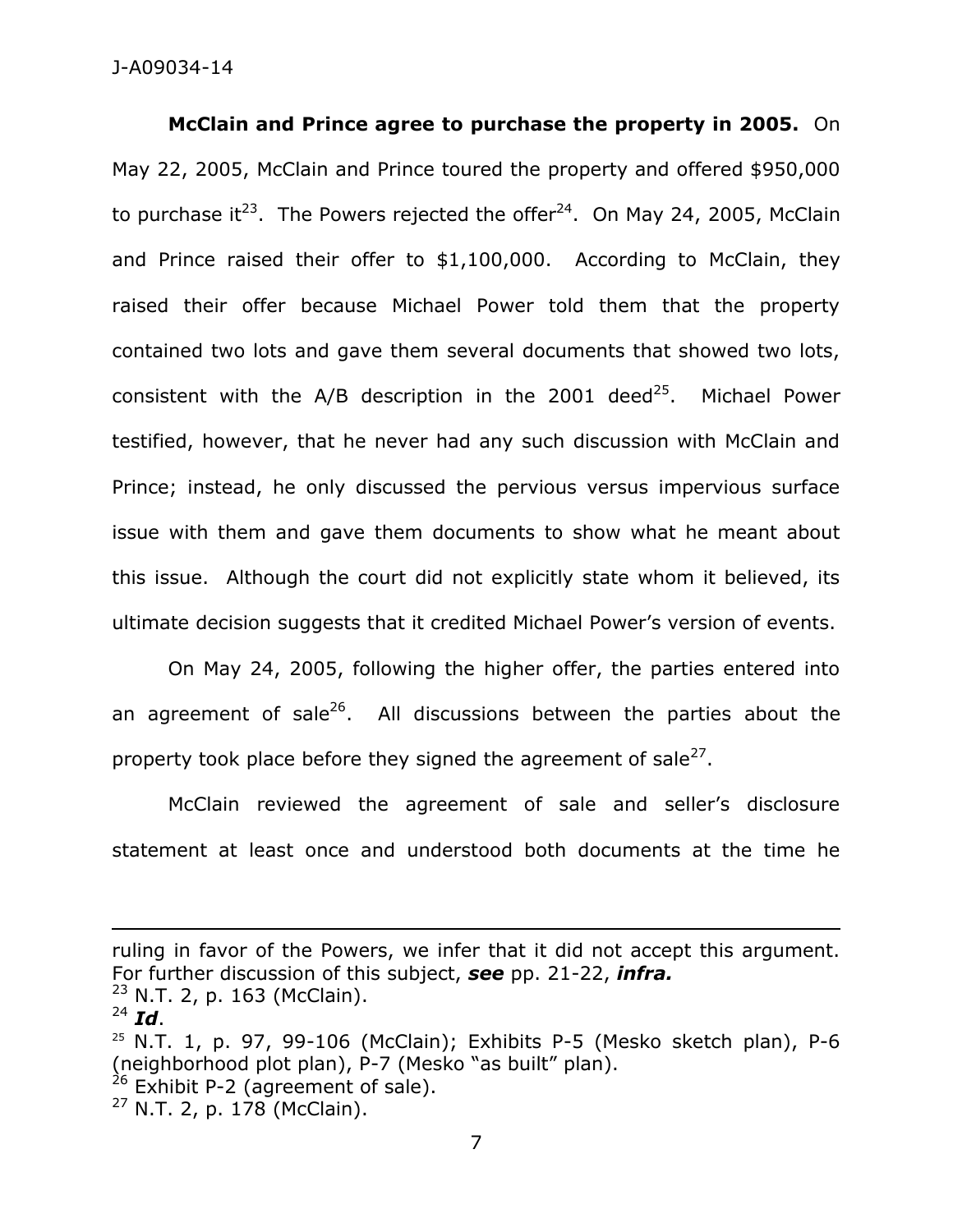signed the agreement of sale. He admitted that the property had only one

address, 624 Montgomery School Lane, and only one parcel number<sup>28</sup>.

Paragraph 26 of the agreement provided:

Representations: (A) Buyer understands that any representations, claims, advertising, promotional activities, brochure or plans of any kind made by Seller, Brokers, their licenses, employees, officer or partners are not a part of this Agreement unless expressly incorporated or stated in this Agreement. It is further understood that this Agreement contains the whole agreement between Seller and buyer and there are no other terms, obligations, covenants, representations, statements or conditions, oral or otherwise of any kind whatsoever concerning this Sale. Furthermore, this Agreement will not be altered, amended, changed, or modified except in writing executed by the Parties<sup>29</sup>.

McClain agreed that neither the agreement of sale nor the seller's disclosure

statement made any specific reference to Parcels A and B or the property's

metes and bounds description<sup>30</sup>. Nor was there anything in writing promising

to convey a deed that specifically referenced Lot A and Lot  $B^{31}$ .

Prince admitted that when he signed the agreement of sale, he did not know that there had been two lots identified separately as Premises "A" and Premises "B"<sup>32</sup>. Nor did McClain say anything to Prince prior to closing that the deed should have separate descriptions for Lots A and  $B^{33}$ . Furthermore,

 $\overline{a}$ 

<sup>32</sup> N.T. 2, p. 355 (Prince).

 $28$  N.T. 2, p. 139 (McClain).

 $29$  Exhibit P-2 (agreement of sale).

<sup>30</sup> N.T. 2, pp. 155-58 (McClain).

<sup>31</sup> N.T. 2, pp. 230, 297 (Michael Power).

<sup>33</sup> N.T. 2, pp. 228, 342 (Prince).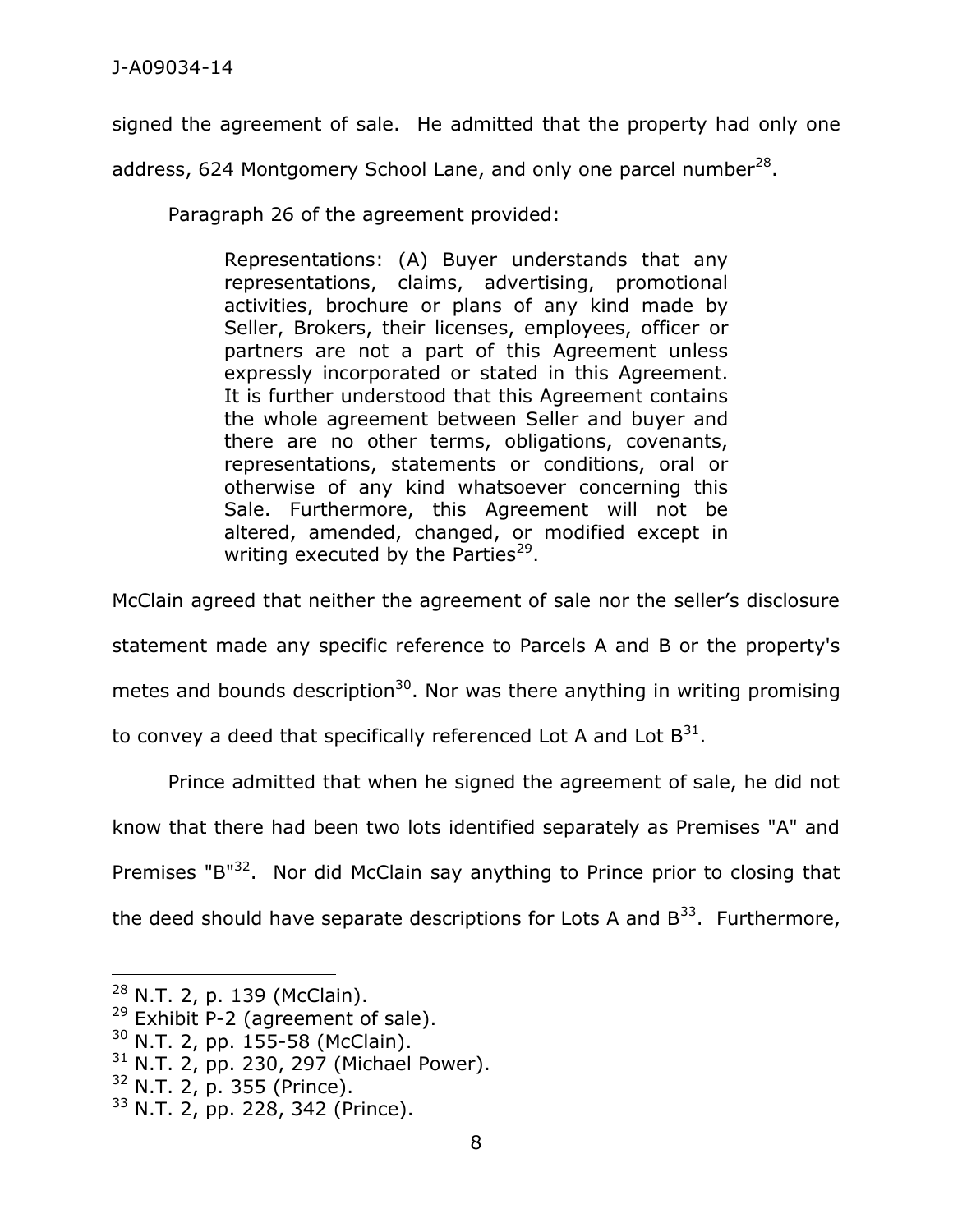Michael Power testified that he did not promise McClain that the deed would identify and define Lots A and Lot B separately<sup>34</sup>. Power added that it was impossible for him to make such a promise, because he had already recorded the deed of consolidation that eliminated Lots A and  $B^{35}$ . Although the court did not explicitly state that it believed Power's testimony on this point, its ultimate decision in favor of the Powers suggests that it credited Power's testimony.

McClain and Prince approached Patrick Keenan, a mortgage banker and branch manager at Wells Fargo and a good friend of McClain, to arrange a loan of  $$825,000$  for the purchase of the property<sup>36</sup>. Keenan had no knowledge at any time during this transaction that there were two parcels on the property or whether the mortgage would relate to both parcels. At no time did McClain or Prince mention that there were two parcels or indicate that they only wanted this substantial mortgage to relate only to Lot A, the empty lot<sup>37</sup>. Nor would Wells Fargo have willingly loaned this amount only for Lot  $A^{38}$ . McClain admitted that he gave the bank no reason to believe he really only meant for the mortgage to cover Lot  $A^{39}$ . Prince assumed, when he applied for the mortgage, that the mortgage covered the

<sup>&</sup>lt;sup>34</sup> N.T. 2, p. 293 (Michael Power).

 $35$  N.T. 2, p. 293 (Michael Power).

<sup>36</sup> N.T. 1, p. 43 (Keenan).

<sup>37</sup> *Id*., p. 43 (Keenan); N.T. 2, p. 186 (McClain).

 $38$  N.T. 1, p. 46 (Keenan).

<sup>&</sup>lt;sup>39</sup> N.T. 2, p. 190 (McClain).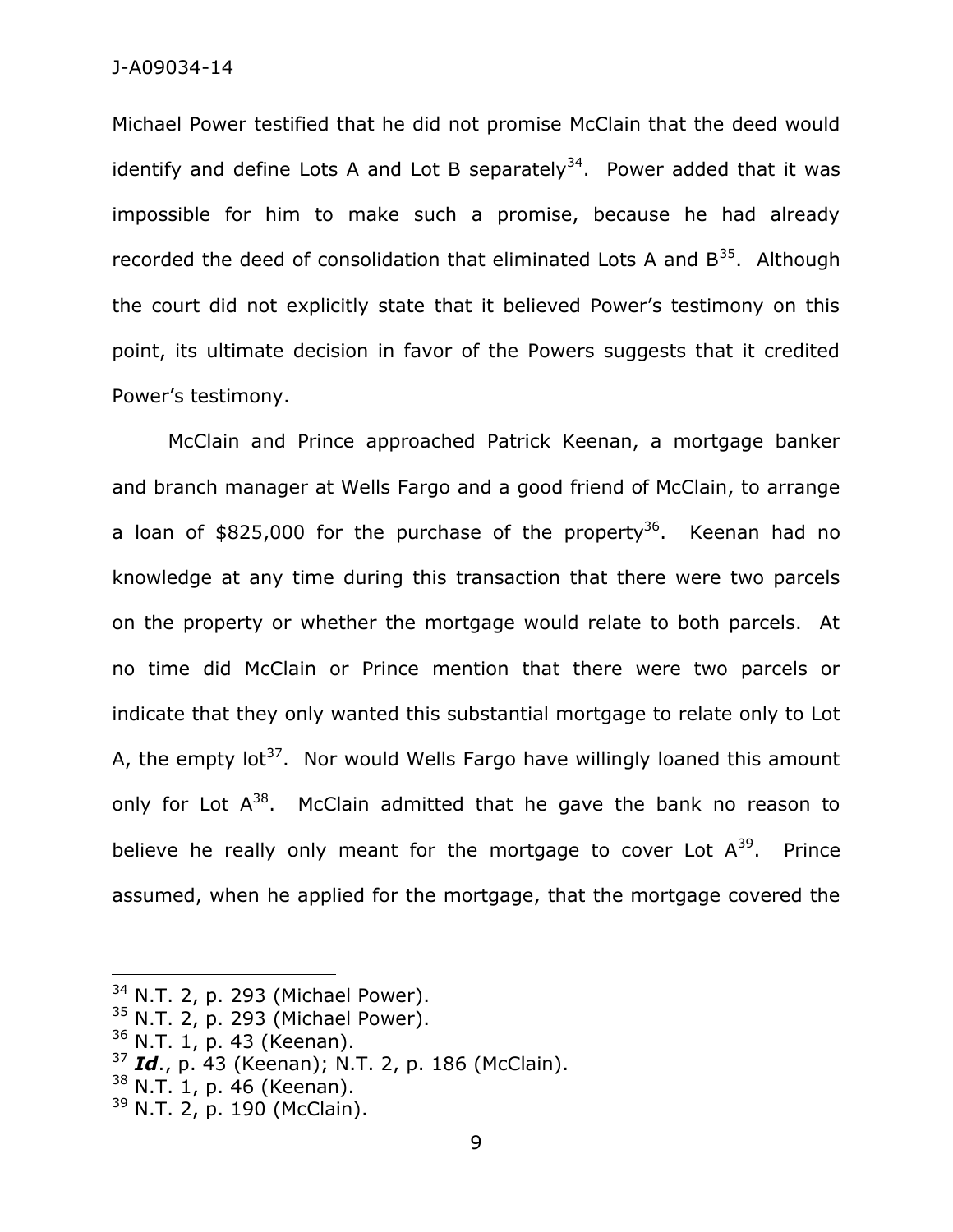entire property<sup>40</sup>. Prince knew that Wells Fargo's decision to give a mortgage depended on the value of the entire property, including both lots $^{41}$ .

McClain and Prince had the duty under the agreement of sale to order the title insurance commitment and policy<sup>42</sup>. McClain obtained title insurance from Stewart Title Insurance, which issued a five page title commitment several days before settlement<sup>43</sup>. Schedule C on the fifth page recites the Lot A/B description in the Powers' 2001 deed<sup>44</sup>. The fifth page ends in the middle of a sentence, "being the same premises which Kathleen M. Valentine... by deed dated  $11/15/2001$ ..."<sup>45</sup> At the bottom of the page appear the words, "new legal to be faxed from sender."<sup>46</sup> Thus, the title commitment was incomplete. Moreover, the title commitment never mentions the 2002 deed of consolidation<sup>47</sup>. The court found: "Through the apparent carelessness of their title searcher, [McClain and Prince] did not receive actual notice of the existence of the 2002 deed and its consolidation of [Lots A and B] into one parcel."<sup>48</sup>

 $\overline{a}$ 

<sup>47</sup> *Id.* 

<sup>40</sup> N.T., 2, p. 344 (Prince).

 $41$  N.T. 2, p. 346 (Prince).

<sup>&</sup>lt;sup>42</sup> Exhibit P-2,  $\P$  15(b) (agreement of sale).

<sup>&</sup>lt;sup>43</sup> Exhibit P-9 (title commitment); N.T. 1, p. 120 (McClain); N.T. 2, p. 5 (McClain).

<sup>&</sup>lt;sup>44</sup> Exhibit P-9 (title commitment).

<sup>45</sup> *Id*.

<sup>46</sup> *Id.* 

<sup>&</sup>lt;sup>48</sup> Trial Court Opinion, p. 7.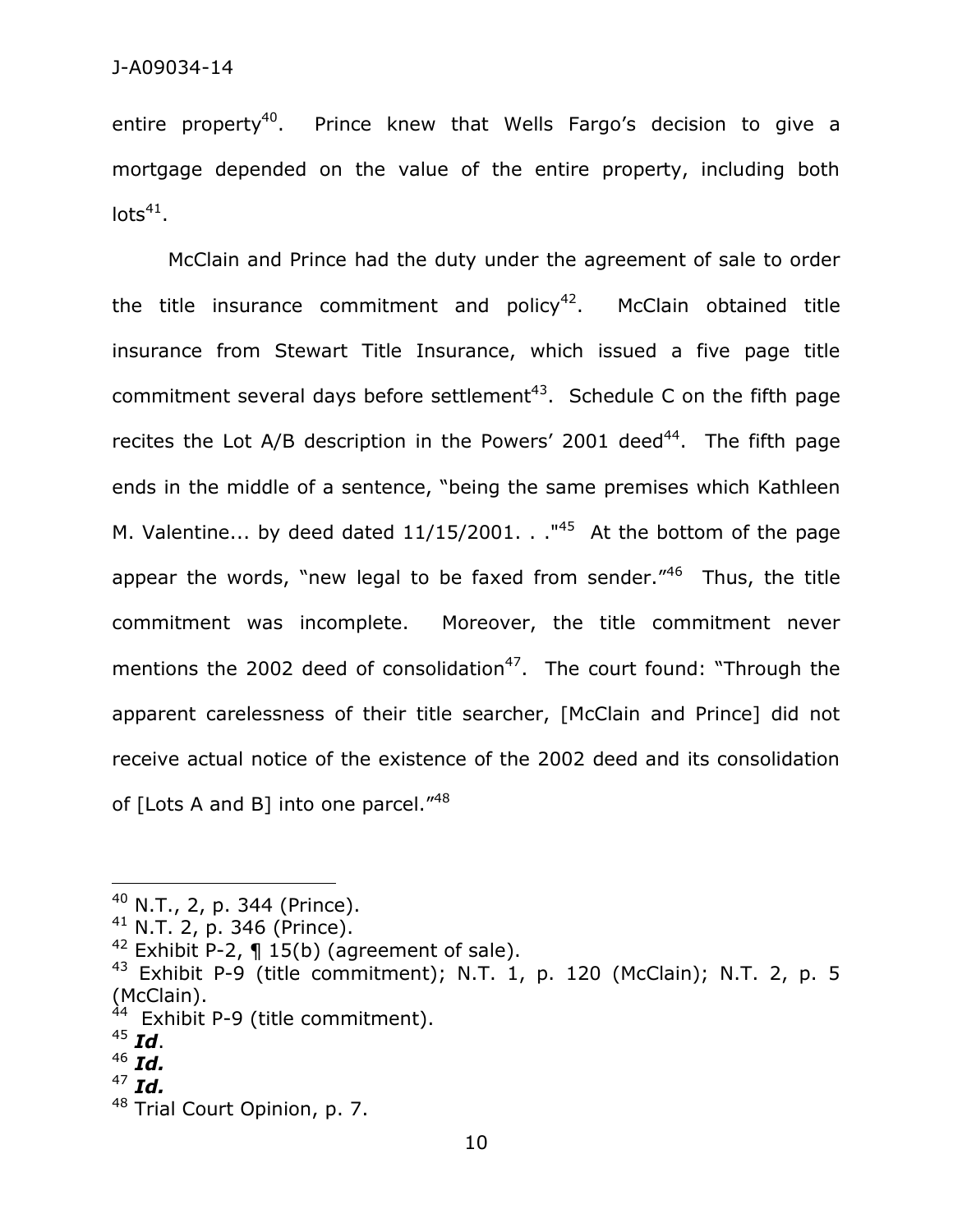Neither McClain nor Prince testified that they told the title agent that they expected the deed from the Powers to include the A/B description that was within the 2001 deed.

**The deed from the Powers to McClain and Prince**. On July 22, 2005, the Powers conveyed title to the property to McClain and Prince. According to McClain, the legal description in the deed presented at closing encompassed the land in both Lot A and Lot B, but the deed that was later recorded mysteriously changed the legal description to include only the land within Lot  $A^{49}$ . Furthermore, McClain testified that Michael Power reviewed Stewart Title's commitment<sup>50</sup> during closing, including Schedule C's description of separate lots A and B, but said nothing<sup>51</sup>. The court's opinion was silent with regard to McClain's testimony on these subjects. Since the court ultimately found in favor of the Powers, the obvious inference is that it did not credit McClain's testimony.

The trial court agreed that the legal description in the recorded deed limiting the property to Lot A was not accurate<sup>52</sup>.

 $51$  N.T. 2, p. 69 (McClain).

<sup>49</sup> N.T. 2, pp. 68-69 (McClain); *see also* exhibit P-13 (recorded 2005 deed describing only the land in Lot A); Brief for Appellants, p. 12 (claim in McClain's and Prince's brief that "somehow the '2001 Legal Description' [A/B] in the deed as conveyed and registered with Lower Merion Township was switched with another legal description before the deed was recorded with the Recorder of Deeds") & p. 16 ("somehow the legal description was switched just prior to recording").

<sup>50</sup> Exhibit P-9 (title commitment).

 $52$  Trial Court Opinion, p. 4 ("the legal description contained in the deed of July 22, 2005 is in error and is not a complete closed description of the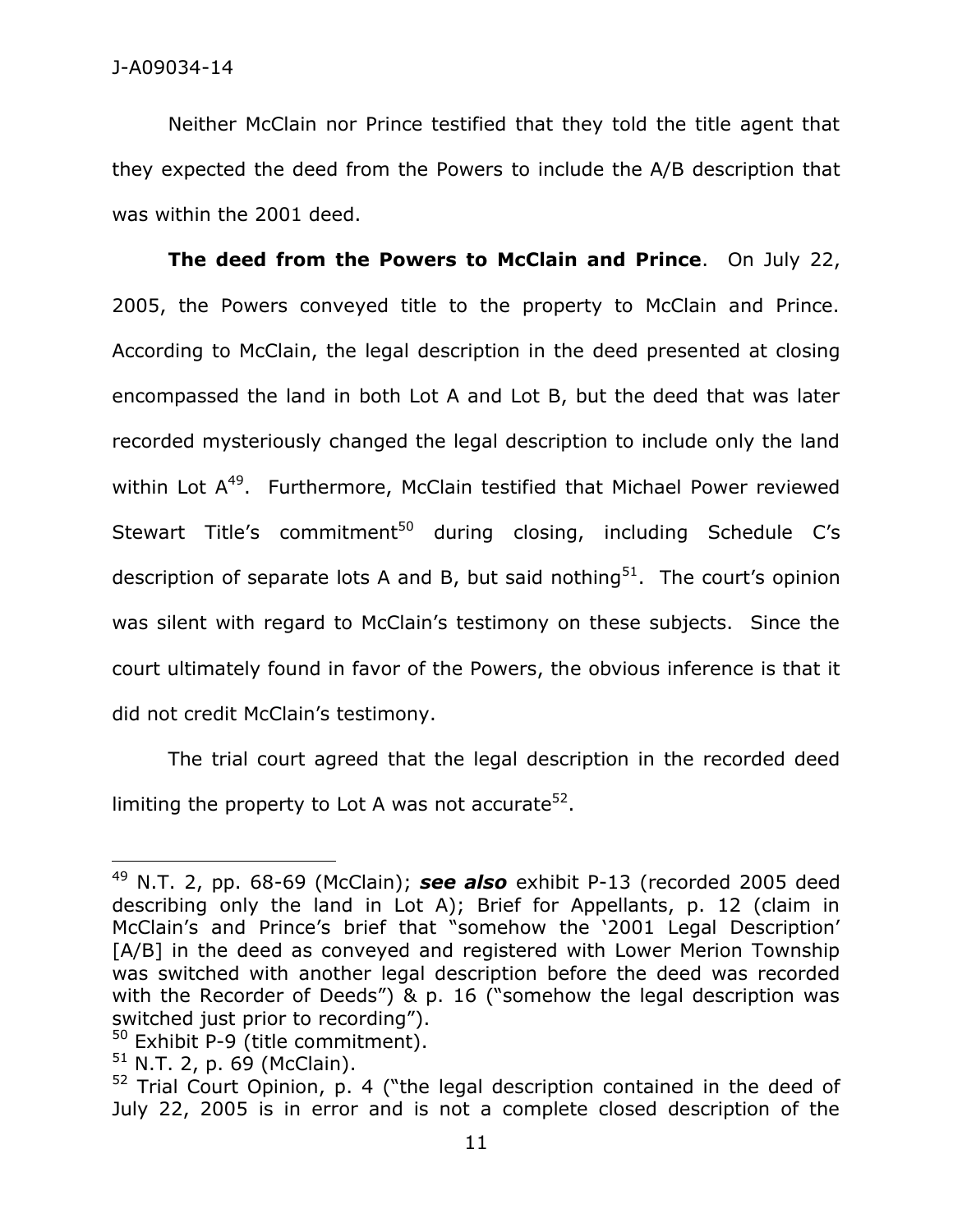Notably, the recorded deed referenced the deed of consolidation at the correct record number (Deed Book 5414, page 2400)<sup>53</sup>. The recorded deed also provided that McClain and Prince are joint tenants with right of survivorship<sup>54</sup>.

In November 2005, McClain and Prince received a recorded copy of the 2005 deed<sup>55</sup>. McClain filed the copy in his cabinet without reviewing it<sup>56</sup>.

**The 2009 foreclosure action.** In January 2009, Wells Fargo commenced a foreclosure action against the property<sup>57</sup>. In March 2009, U.S. Bank commenced a second foreclosure action<sup>58</sup>. At that point, McClain noticed that the legal description in the 2005 deed and the property description in the Wells Fargo mortgage only covered Lot  $A^{59}$ . McClain realized Wells Fargo might not have a mortgage on the house on Lot B and could only foreclose on Lot  $A^{60}$ .

Six months later, Prince filed for bankruptcy with McClain as his attorney<sup>61</sup>. Schedule D of Prince's bankruptcy petition identified the

- <sup>56</sup> *Id*.
- <sup>57</sup> N.T. 2, p. 219 (McClain).
- <sup>58</sup> *Id*.
- <sup>59</sup> *Id*.; exhibits P-13 (recorded 2005 deed), P-14 (mortgage).
- $60$  N.T. 2, pp. 70, 223 (McClain).
- $61$  N.T. 2, pp. 210, 220 (McClain).

property; rather, it describes only what is identified as the former premises A portion of the property. . .").

 $53$  Exhibit P-13 (recorded 2005 deed). We note, however, that the 2005 deed states erroneously that the date of the deed of consolidation was July 3, 2003, and that its date of recording was July 5, 2003. *Id*.

<sup>54</sup> *Id*.

<sup>55</sup> N.T. 2, p. 70 (McClain).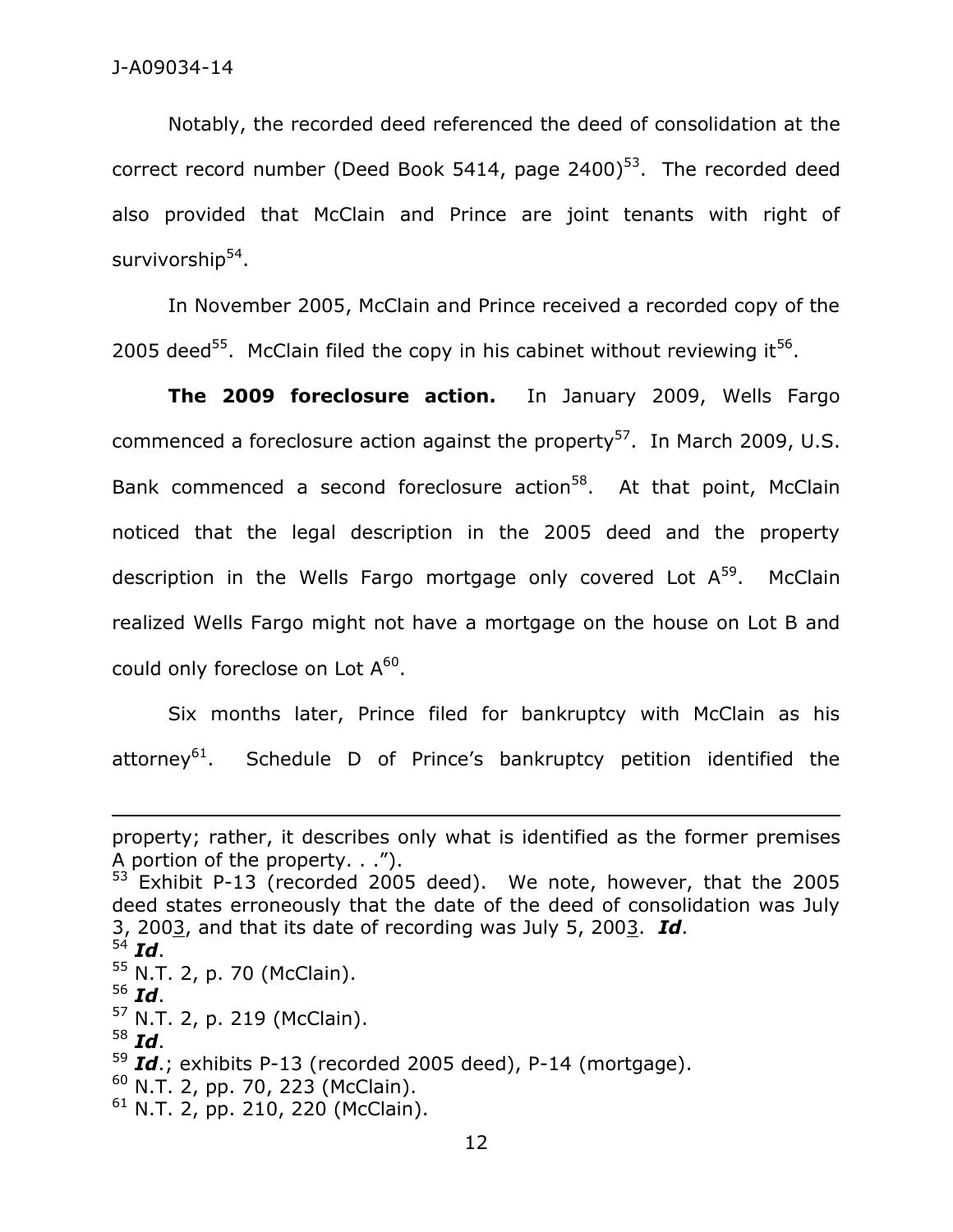property as an asset in which Wells Fargo had a collateral interest stemming from the loan<sup>62</sup>. He identified the collateral as "home" on the bankruptcy schedule<sup>63</sup>.

**The 2010 deed of correction.** In 2010, Stewart Title Company contacted the Powers to inform them of an error in the 2005 deed's legal description<sup>64</sup>. On July 14, 2010, the Powers executed and recorded a deed of correction whose legal description mirrored the description in the 2002 deed of consolidation (i.e., no references to "Premises A" or "Premises B")<sup>65</sup>. The deed did not state that McClain and Prince were joint tenants with right of survivorship.

The Powers never delivered the deed of correction to McClain and Prince<sup>66</sup>.

**Present action.** On August 5, 2011, McClain and Prince filed the present action to reform the 2005 deed through reinstatement of (1) the Lot A/B legal description that had been in the 2001 deed and (2) the joint tenant with right of survivorship language that had been in the 2005 deed.

After trial, the court determined that the Powers

presented sufficient evidence of the 2002 deed and its effect upon the property to prove its effect upon title received by [McClain and Prince] on July 22, 2005. . .[The Powers] presented sufficient evidence

 $62$  N.T. 2, p. 346 (Prince).

<sup>63</sup> *Id*., p. 347 (Prince).

<sup>64</sup> *Id*., pp. 300, 313 (Michael Power).

 $65$  Exhibit P-15 (2010 deed of correction).

<sup>&</sup>lt;sup>66</sup> N.T. 2, pp. 91-95 (McClain).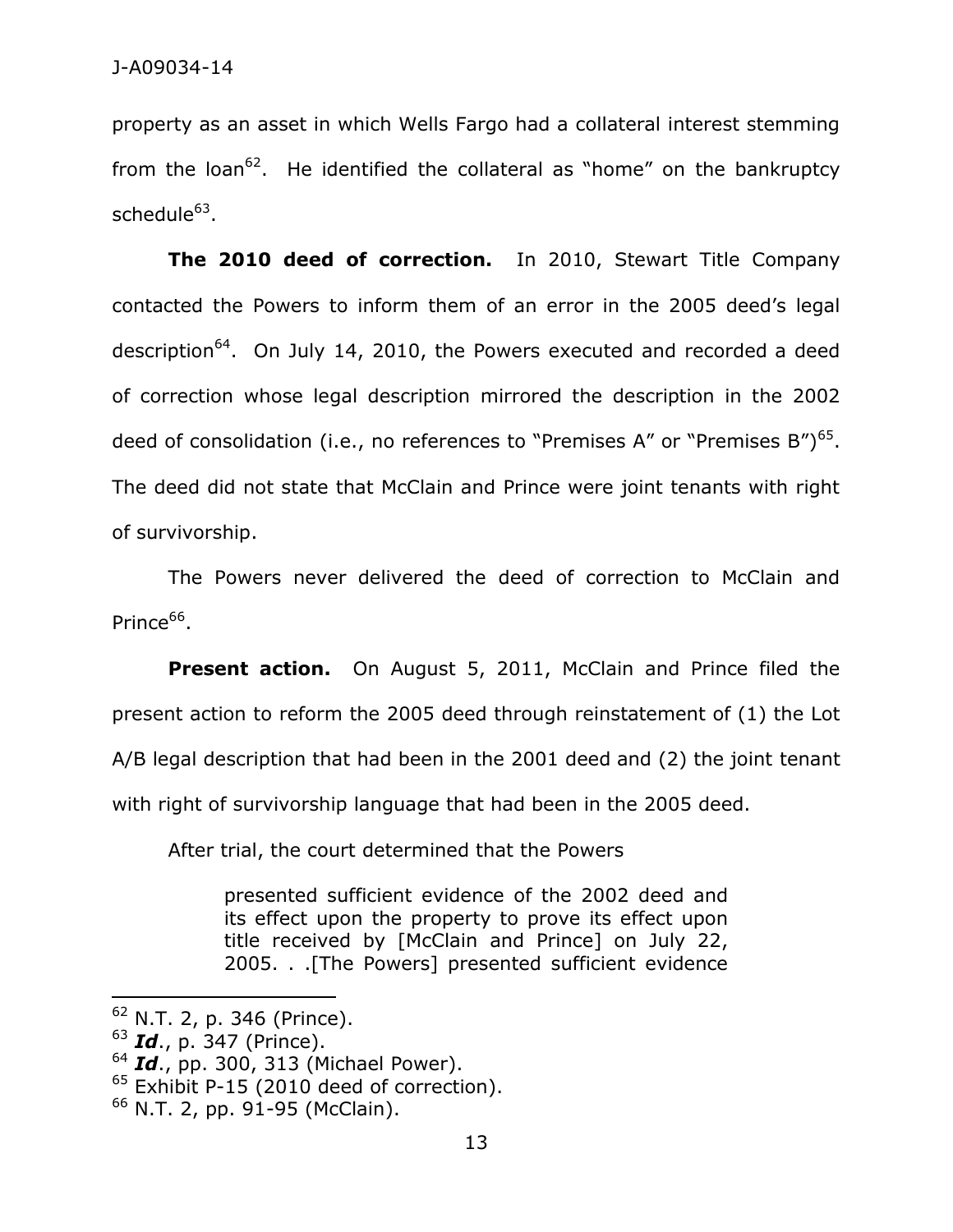of the absence of any mistake or misunderstanding on their part concerning the consolidation of [Lots A and B] into one parcel as described in the 2002 deed. $^{67}$ 

"In the absence of mutual mistakes or misunderstandings," the court concluded, "there was no evidentiary basis to support a reformation of the legal description . . . "<sup>68</sup>

The court held that although McClain and Prince did not receive actual notice of the existence of the 2002 deed and its consolidation of the two parcels,<sup>69</sup> they were charged, as purchasers of the land, with constructive notice of every matter affecting their title appearing on any deed which formed an essential link in the chain of documents through which they took title.<sup>70</sup> McClain and Prince, the court stated, "presented no evidence to infer and prove the 2002 deed was not recorded and [was not] a link in the 'chain of documents' through which they took title to the property on July 22,  $2005."^{71}$ 

The court thus ordered the Powers to execute and deliver a reformed deed which (1) provides that McClain and Prince are joint tenants with right of survivorship, and (2) describes the land conveyed as a single consolidated parcel in conformity with the 2002 deed of consolidation but excludes any

 $\overline{a}$ 

<sup>71</sup> *Id.* 

<sup>&</sup>lt;sup>67</sup> Trial Court Opinion, p. 8.

<sup>68</sup> *Id.* 

<sup>&</sup>lt;sup>69</sup> Trial Court Opinion, p. 7.

<sup>70</sup> *Id.*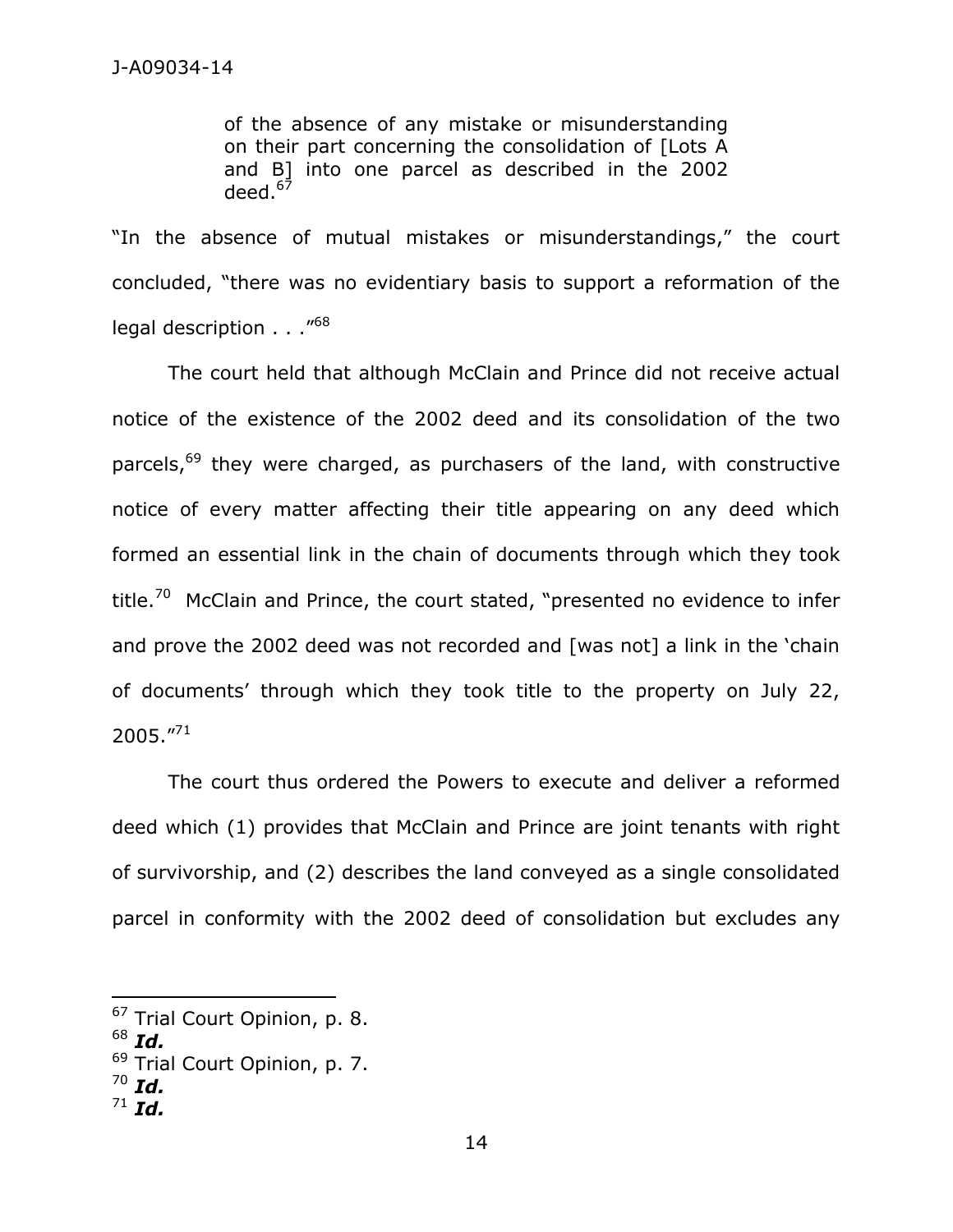reference to "lands of Rush Touton" from the legal description<sup>72</sup>. On May 8,

2013, the Powers filed a deed of correction that complied with the court's order.

IV.

The Argument section of McClain's and Prince's brief includes the

following topics:

- 1. The Remedy to Correct the Admitted Recording Error is to Convey the Premises According to the Deed Describing Two Lots as Intended, Executed, and Conveyed by the Sellers.
- 2. The Powers Are Estopped from Asserting a Deed Contrary to the One as Conveyed.
- 3. The Verdict Improperly Exceeds the Scope of the Specific Relief Requested by the Plaintiffs.
- 4. The Court Can Not Compel the Recording of a Deed Contrary to Lower Merion Township's Ordinances.
- 5. This Case is Not Controlled by Constructive Notice of the Deed of Consolidation.
- 6. The First Deed of Correction Dated July 14, 2010 Must be Stricken.
- 7. The First Deed of Correction Dated July 14, 2010 Eliminates the Plaintiffs Rights to the Entire Parcel.
- 8. The Second Deed of Correction Dated May 8, 2013 Continues to Contain Errors.
- 9. The Powers Do Not Have the Ability to Execute the Deeds of Correction Because They do Not Hold Title.

This number of topics (9) differs from the number of issues in the Statement

of Questions Involved (5) and from the number of issues in McClain's and

Prince's Pa.R.A.P. 1925(b) statement of matters complained of on appeal

(16). Nevertheless, we are satisfied that McClain and Prince preserved each

of the nine topics in the Argument section for appeal. We also find that the

<sup>&</sup>lt;sup>72</sup> Trial Court Opinion, p. 8.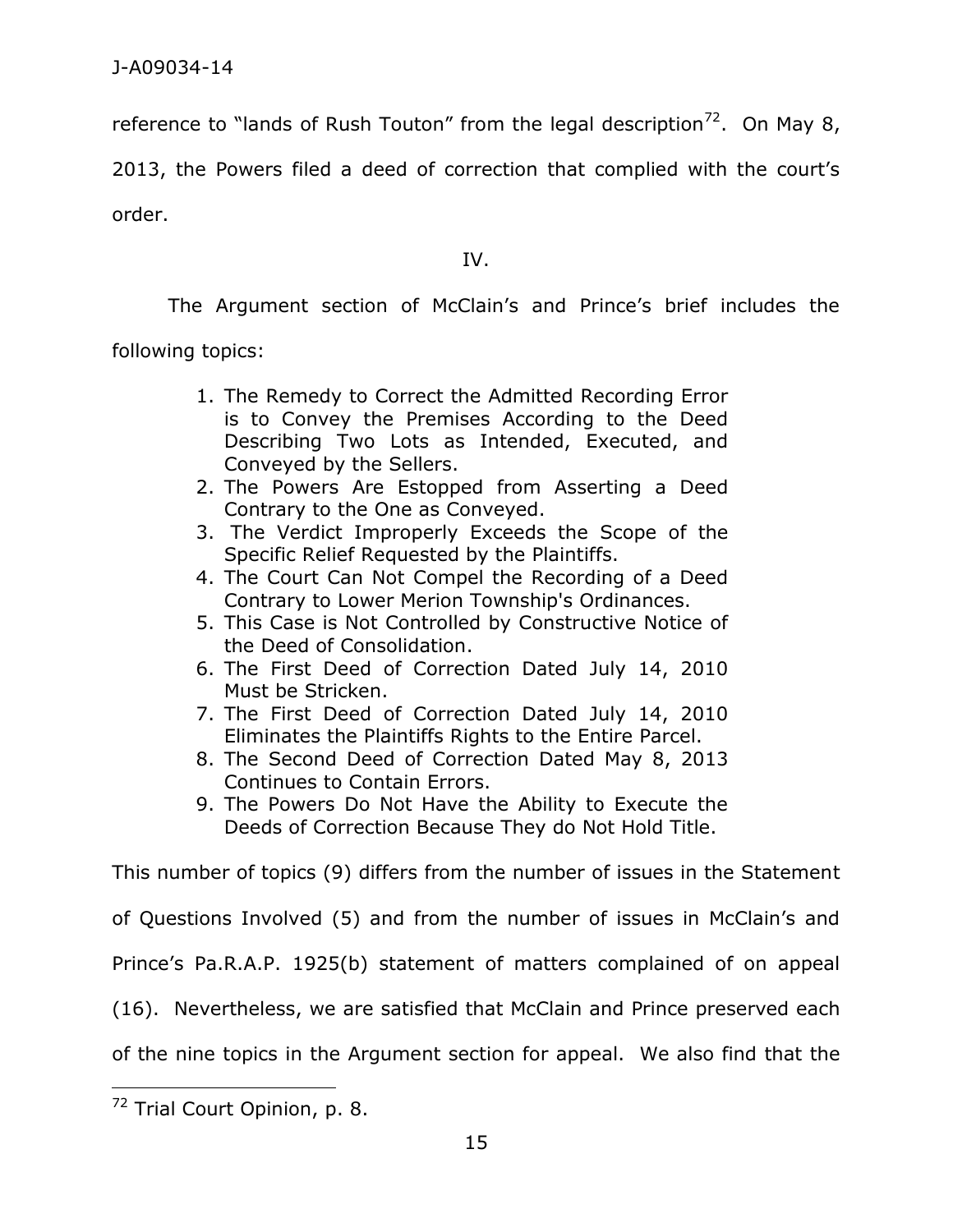## J-A09034-14

organization of the brief does not impede appellate review. Therefore, we will review all 9 topics on the merits.

McClain's and Prince's first argument on appeal is as follows: "The remedy to correct a deed with an admitted recording error is to execute a new deed as intended, executed and conveyed by the sellers with two separate lots."<sup>73</sup> In their fifth argument, McClain and Prince state: "This case is not controlled by constructive notice of the deed of consolidation." We address these arguments together.

The thrust of these arguments is that the legal description in the July 22, 2005 deed was the product of mutual mistake, and the trial court, sitting in equity, had the power to correct the mistake by reforming the deed to include an A/B legal description. The trial court abused its discretion, McClain and Prince contend, by refusing to make this correction. We disagree.

Courts of equity

have jurisdiction to reform deeds where mutual mistakes appear, but proof of the mutual mistake must be clear and positive. . .A party who seeks reformation on the ground of mutual mistake must establish in the clearest manner that the intention proffered as the basis for reformation of the deed existed and continued concurrently in the minds of the parties down to the time of the execution of the deed. . .If the evidence justifies such a finding of the intention of the parties, this finding may be made by the Chancellor.

<sup>&</sup>lt;sup>73</sup> Brief for Appellants, p. 16.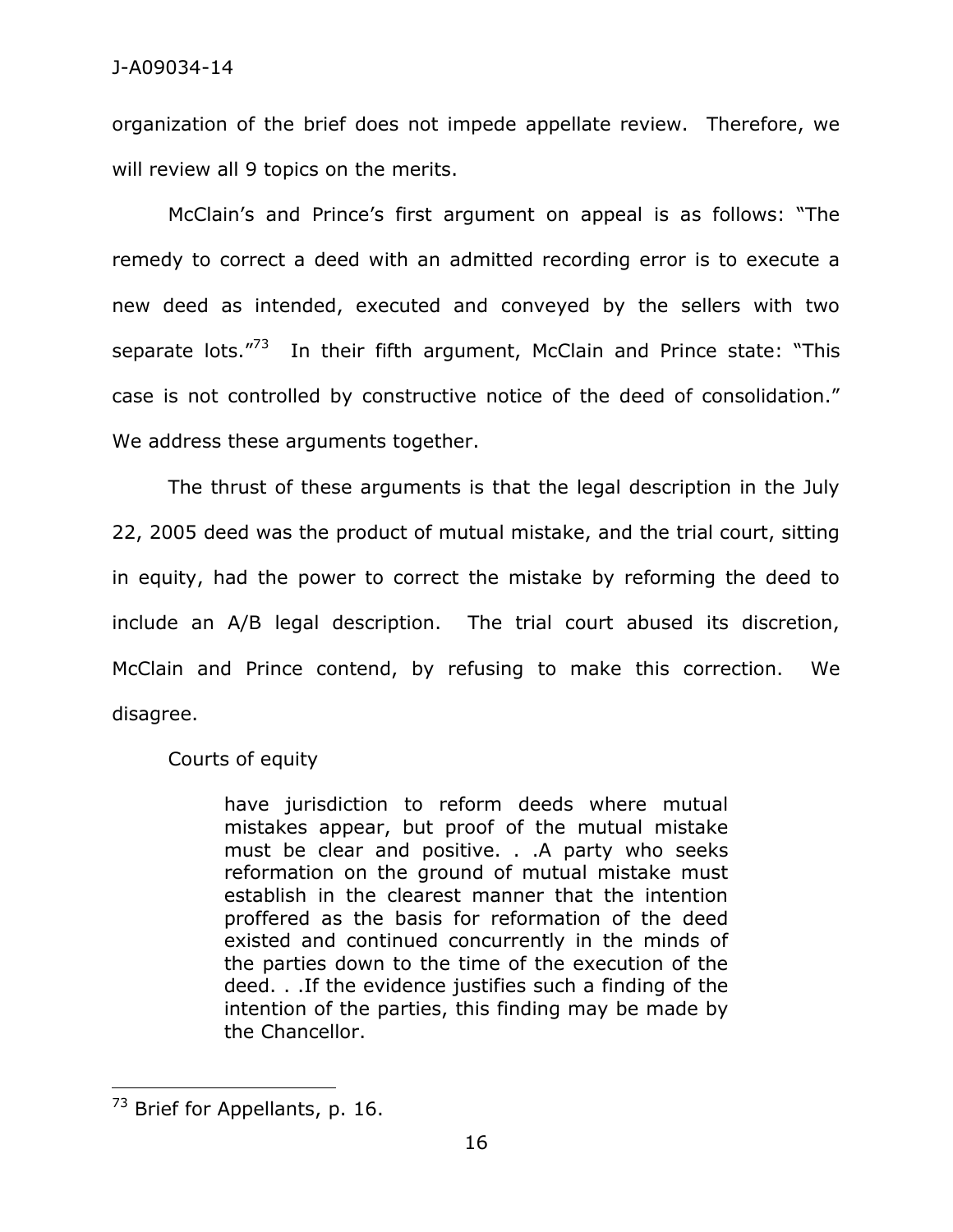J-A09034-14

*Dudash v. Dudash*, 460 A.2d 323, 326-27 (Pa.Super.1983). The doctrine of mutual mistake of fact occurs when the parties to the contract have "an erroneous belief as to a basic assumption of the contract at the time of formation which will have a material effect on the agreed exchange as to either party." *Bianchi v. Bianchi,* [859 A.2d 511, 516 n. 3 \(Pa.Super.2004\).](http://web2.westlaw.com/find/default.wl?mt=79&db=162&tc=-1&rp=%2ffind%2fdefault.wl&findtype=Y&ordoc=2007358465&serialnum=2005138471&vr=2.0&fn=_top&sv=Split&tf=-1&referencepositiontype=S&pbc=5781897B&referenceposition=516&rs=WLW14.07) "A mutual mistake occurs when the written instrument fails to...set forth the 'true' agreement" of the parties. *[Daddona v. Thorpe](http://web2.westlaw.com/find/default.wl?mt=79&db=162&tc=-1&rp=%2ffind%2fdefault.wl&findtype=Y&ordoc=2007358465&serialnum=2000073400&vr=2.0&fn=_top&sv=Split&tf=-1&referencepositiontype=S&pbc=5781897B&referenceposition=487&rs=WLW14.07),* 749 A.2d 475, 487 [\(Pa.Super.2000\),](http://web2.westlaw.com/find/default.wl?mt=79&db=162&tc=-1&rp=%2ffind%2fdefault.wl&findtype=Y&ordoc=2007358465&serialnum=2000073400&vr=2.0&fn=_top&sv=Split&tf=-1&referencepositiontype=S&pbc=5781897B&referenceposition=487&rs=WLW14.07) *appeal denied,* [761 A.2d 550 \(2000\)](http://web2.westlaw.com/find/default.wl?mt=79&db=162&tc=-1&rp=%2ffind%2fdefault.wl&findtype=Y&ordoc=2007358465&serialnum=2000552909&vr=2.0&fn=_top&sv=Split&tf=-1&pbc=5781897B&rs=WLW14.07). "[T]he language of the instrument should be interpreted in the light of the subject matter, the apparent object or purpose of the parties and the conditions existing when it was executed." *[Id](http://web2.westlaw.com/find/default.wl?rs=WLW14.07&pbc=5781897B&vr=2.0&findtype=Y&rp=%2ffind%2fdefault.wl&sv=Split&fn=_top&tf=-1&ordoc=2007358465&mt=79&serialnum=2000073400&tc=-1).* (internal quotation marks and citation omitted).

 When a mutual mistake occurs in a deed, the court, sitting in equity, should reform the deed to effectuate the intent of the parties. *Dudash*, *supra*, 460 A.2d at 326-27.

 We conclude that the result reached by the trial court was well within its discretion, albeit for slightly different reasons than those given by the trial court.

The trial court asserted that there was no mutual mistake<sup>74</sup>, but it still reformed the deed – a remedy which is possible only if there *was* a mutual mistake. *Dudash*, *supra*. We hold, with all due respect for the distinguished trial court, that there was indeed a mutual mistake. No party

<sup>&</sup>lt;sup>74</sup> Trial Court Opinion, p. 8.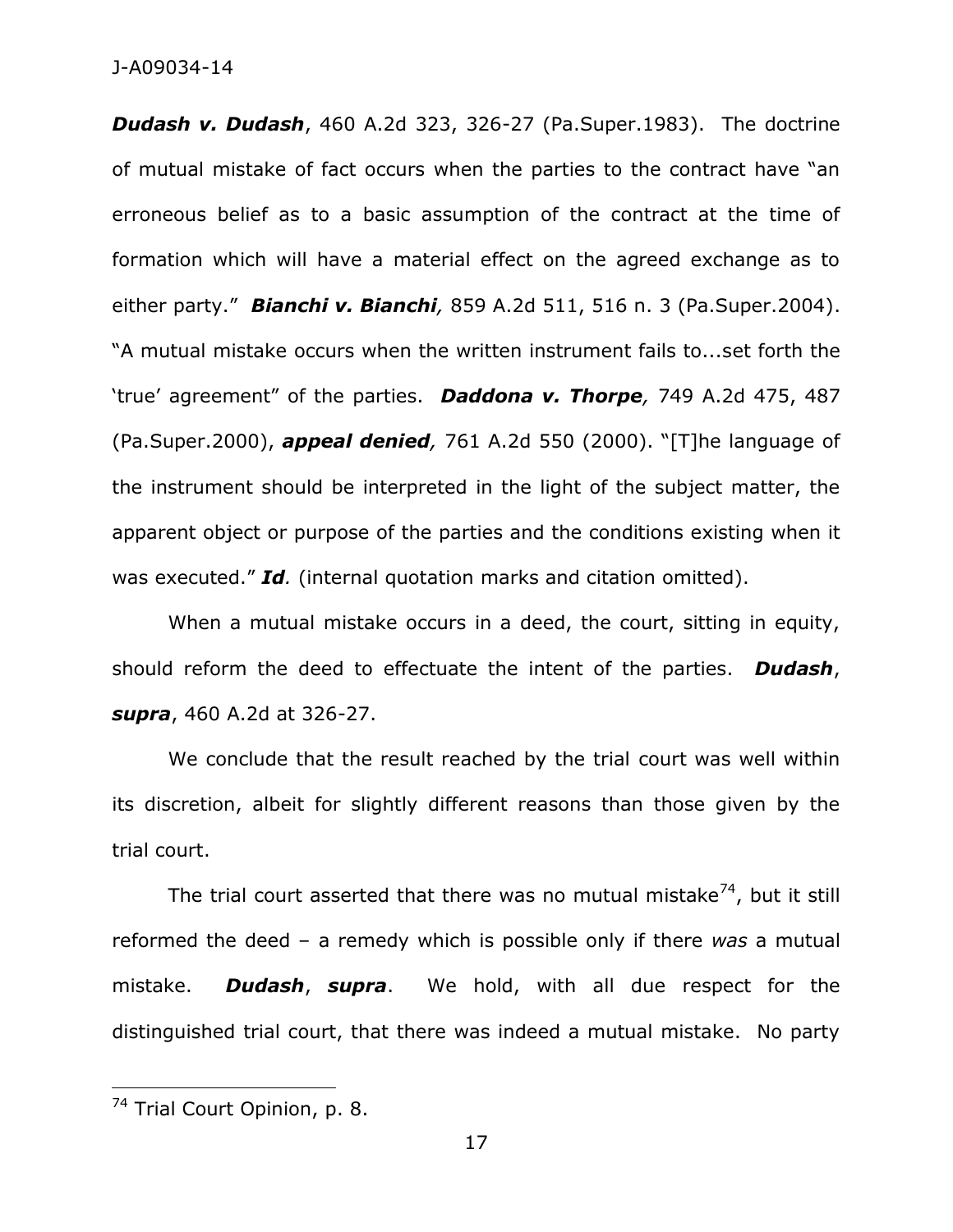wanted the deed to convey only Lot A, yet that is what the July 22, 2005 deed stated.

The real dispute is not whether there was a mutual mistake but what the proper remedy for this mistake should be. The Powers want the deed to convey Lots A and B in one consolidated parcel; McClain and Prince want the deed to convey Lots A and B in two separate parcels. The court selected the Powers' request on the grounds that the Powers intended to consolidate Lots A and B in their 2002 deed of consolidation, and that McClain and Prince were under constructive notice of this deed. The evidence supports this decision.

The Powers clearly intended in 2002 to obtain a deed consolidating Lots A and B in order to obtain a pool permit. The Powers hired Jade Abstract to prepare a deed of consolidation, and Jade Abstract's documents include a drawing which states: "Lot line to be removed on the line dividing Premises A from Premises B." Lower Merion Township approved the deed, and the Powers recorded this deed with the Recorder of Deeds. Thus, the trial court's reformation of the deed to consolidate Lots A and B into a single parcel is consistent with the Powers' intent.

Furthermore, the record supports the trial court's finding that McClain and Prince did not have actual notice of the 2002 deed at the time of settlement in 2005, but that they did have constructive notice of the 2002 deed at the time of settlement. With regard to actual notice, Prince never

18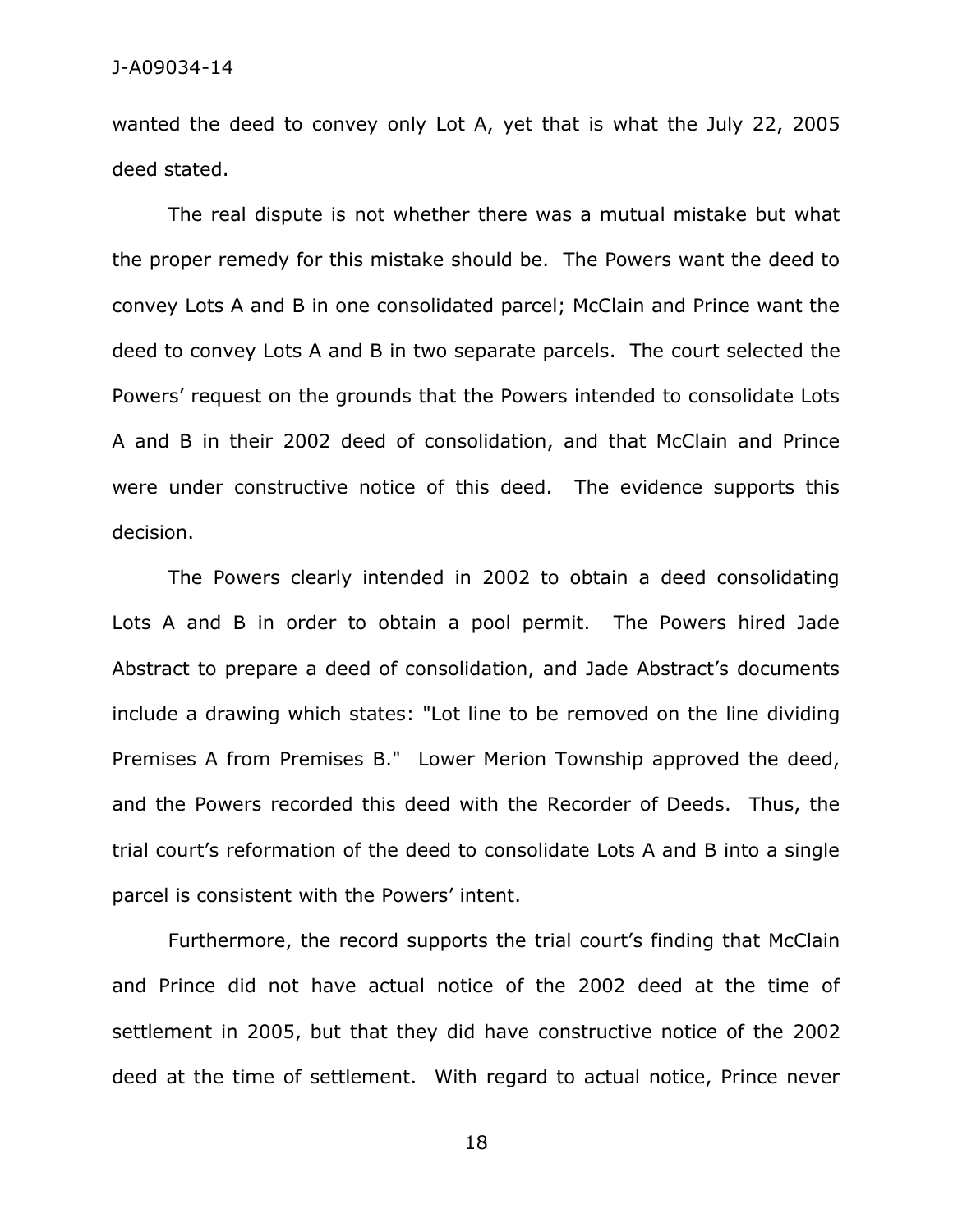knew before settlement that the property had two lots. At the time McClain and/or Prince applied for a loan at Wells Fargo, they never mentioned to Patrick Keenan, their mortgage banker, that the property had two lots or that the lots had been consolidated. Furthermore, the title insurance company hired by McClain and Prince, Stewart Title, failed to find the deed of consolidation during its title search. McClain and Prince did not receive actual notice of the deed of consolidation until 2009, after Wells Fargo commenced foreclosure proceedings.

Notwithstanding the absence of actual notice, McClain and Prince had constructive notice of the deed of consolidation. Both statutory and common law confirm this point.

Over one century ago, our Supreme Court held:

The general rule is that where a purchaser holds under a conveyance, and is obliged to make out his title through that deed, or through a series of prior deeds, he is charged with constructive notice of every matter connected with or affecting his title, which appears by description of parties, by recital, by reference, or otherwise, on the face of any deed, or upon any public record, which forms an essential link in the chain of instruments through which he takes title or liens which affect the same.

*Volk v. Eaton*, 69 A. 91 (1908). This principle has carried over into statutory law. 21 P.S. §356, entitled "Agreements concerning real property," provides:

> All agreements in writing relating to real property situate in this Commonwealth by the terms whereof the parties executing the same do grant, bargain,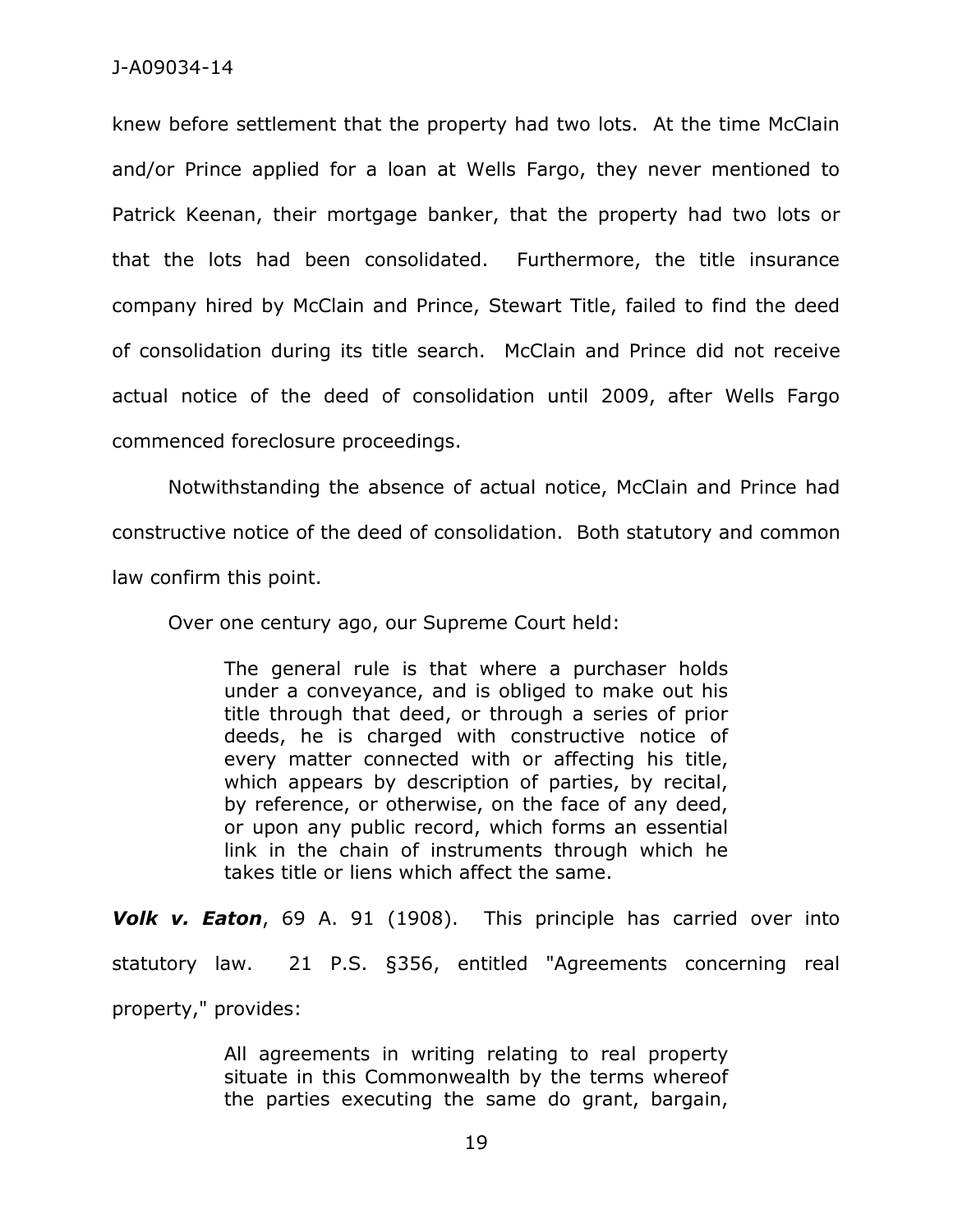$\overline{a}$ 

sell, or convey any rights or privileges of a permanent nature pertaining to such real property, or do release the grantee or vendee thereunder against damages which may be inflicted upon such real property at some future time, shall be acknowledged according to law by the parties thereto or proved in the manner provided by law, and shall be recorded in the office for the recording of deeds in the county or counties wherein such real property is situate.

Deeds are "writings relating to real property," *First Citizens Nat. Bank v. Sherwood*, 817 A.2d 501, 504 (Pa.Super.2001), *reversed on other grounds*, 879 A.2d 178 (Pa.2005), and therefore must be recorded with the Recorder of Deeds. 21 P.S. § 357, entitled "Constructive Notice as Result of Recordation," further provides that "[t]he legal effect of the recording of such agreements shall be to give constructive notice to subsequent purchasers. . .of the fact of the granting of such rights or privileges. . ." Furthermore, the County Code requires the Recorder of Deeds to maintain general indexes of all recorded deeds, 16 P.S. § 9851, and "the entry of recorded deeds. . .in said indexes. . .shall be notice to all persons of recording of the same."  $16$  P.S. § 9853<sup>75</sup>.

 These authorities leave no doubt that at the time of settlement in 2005, McClain and Prince were under constructive notice of the 2002 deed of consolidation. The trial court thus had ample reason to treat McClain and

<sup>75</sup> *See also Mid-State Bank & Trust Co. v. Globalnet Inel. Inc.*, 735 A.2d 79, 85 (Pa.1999) (party is on constructive notice where he could have learned of facts which might affect title and also by what appeared in appropriate recorder's indexes).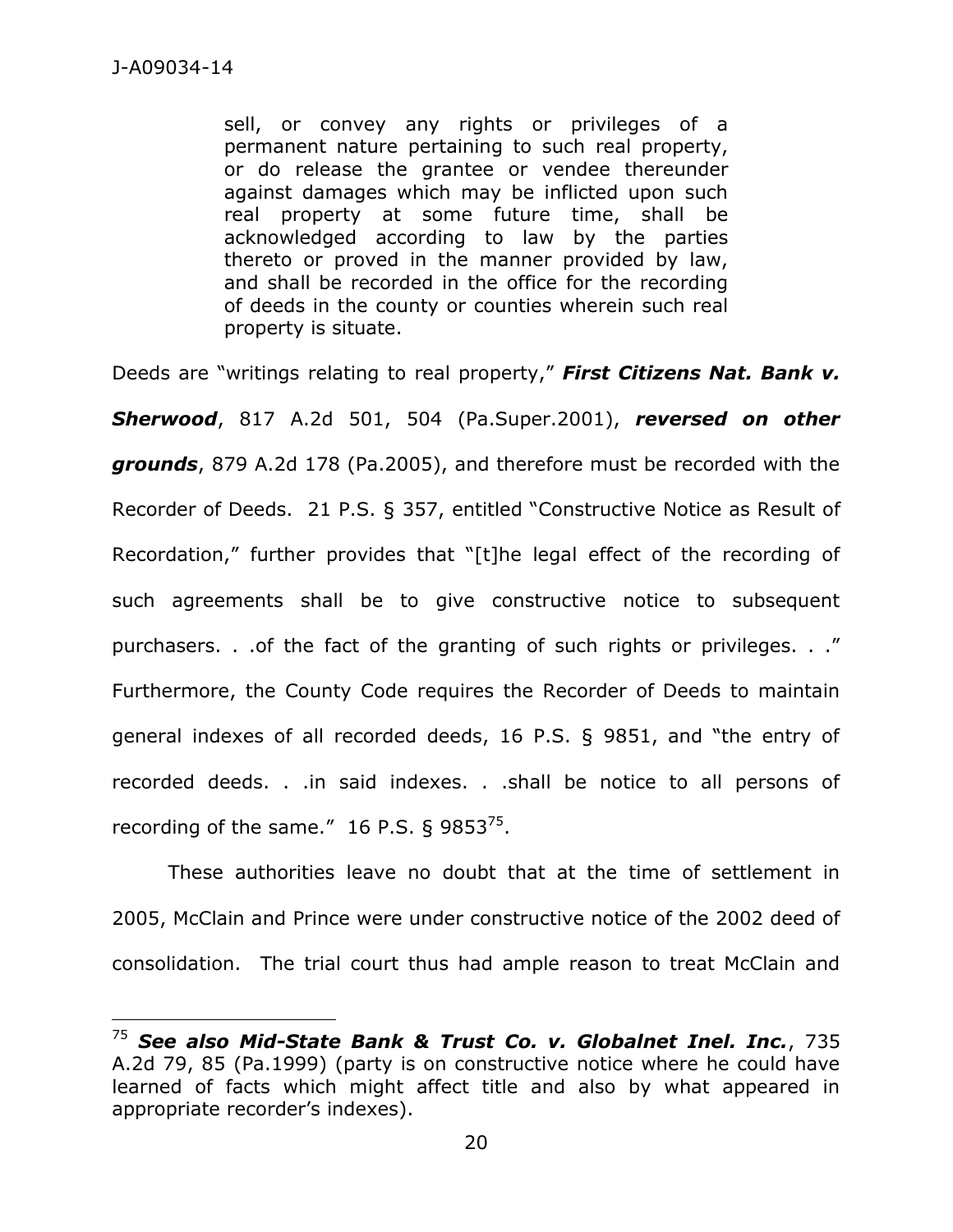Prince as knowing of and accepting consolidation of Lots A and B in the legal description of the property.

 In an attempt to avoid the impact of the 2002 deed of consolidation, McClain and Prince argue that this deed only applies to Lot A but not to Lot B. McClain and Prince claim:

1. A neighborhood plot plan that Michael Powers provided to McClain prior to the agreement of sale includes a diagram stating that Lot B is the "former land of Rush D. Touton."<sup>76</sup>

2. The former land of Rush Touton shares a boundary with Lot A and is immediately to Lot A's east.

3. The 2002 deed of consolidation states that the entire property being described is bounded by the former land of Rush D. Touton.

4. The land being conveyed, of course, cannot be bound by itself.

5. By process of elimination, only Premises "A" is conveyed by the consolidation deed.

We agree with the Powers that although the consolidation deed's reference to "land of Rush D. Touton" is confusing, $77$  the detailed courses and distances in the deed, along with its introductory statement of intent, make clear that the deed consolidated two previously separate lots, lots A and B, into one parcel. Moreover, the same details provide a complete closed description of the property, i.e., a complete description of every inch of the

<sup>&</sup>lt;sup>76</sup> Exhibit P-6 (neighborhood plot plan).

 $77$  Brief for Appellees, p. 35.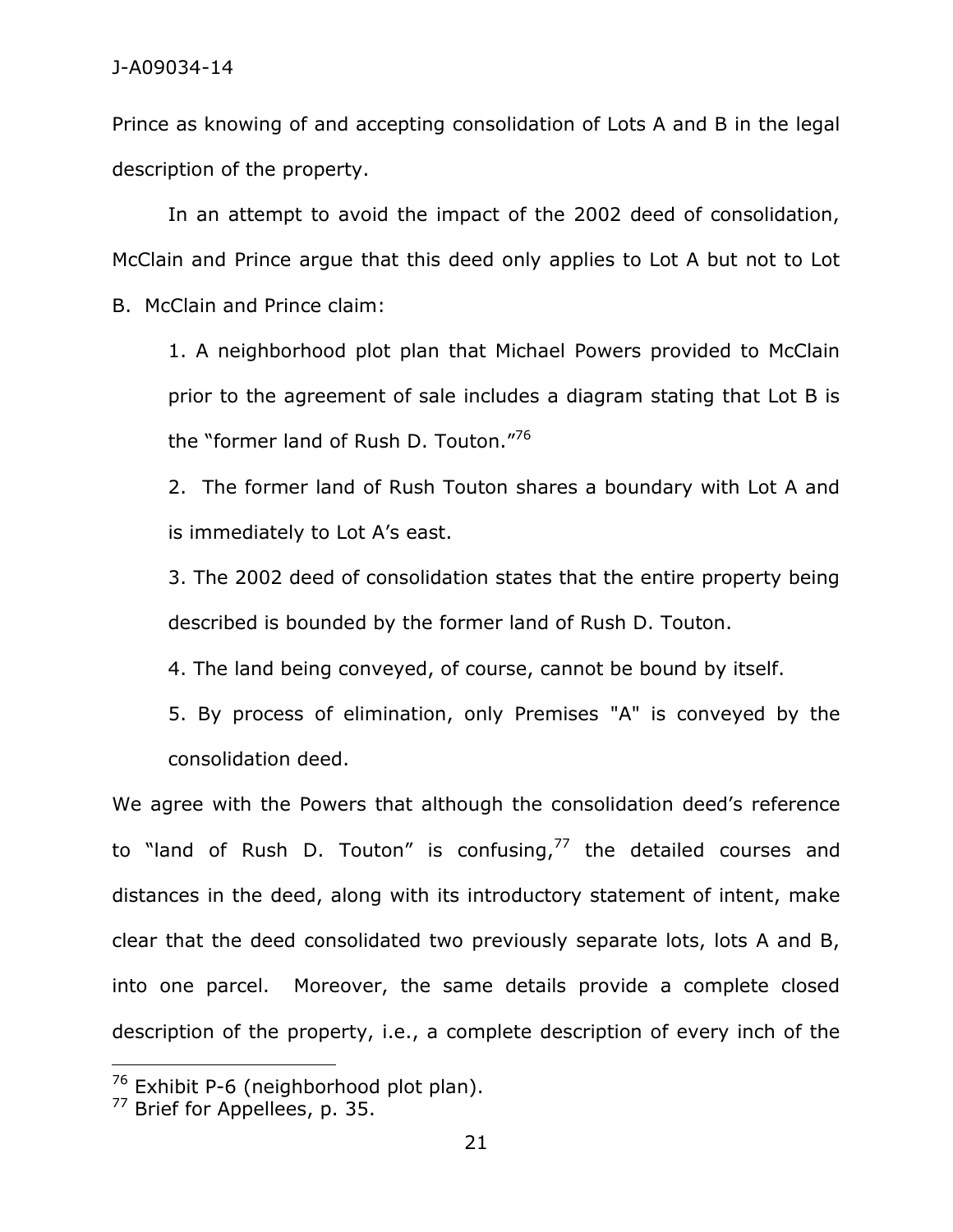$\overline{a}$ 

property but not one inch outside of the property. We reject McClain's and Prince's argument that the phrase "land of Rush D. Touton" limits the scope of the deed of consolidation to Lot A.

 To reiterate, we hold that the parties made a mutual mistake in the 2005 deed by limiting its legal description to Lot A. The trial court properly reformed the legal description to define a single consolidated parcel in accordance with the Powers' intent and McClain's and Prince's constructive notice of the 2002 deed of consolidation. McClain's and Prince's fallback argument that the 2002 deed only pertains to Lot A is devoid of merit.

V.

We turn to McClain's and Prince's remaining arguments. McClain and Prince contend in their second argument on appeal that "the Powers are estopped from asserting a deed contrary to the one [they] conveyed." In other words, McClain and Prince assert that (1) the Powers verbally promised prior to the agreement of sale that the property had two separate lots, (2) the Powers conveyed a deed at closing with an A/B description that somehow was replaced by a different deed that was recorded, (3) McClain and Prince relied on the Powers' actions to their detriment, and therefore (4) the Powers cannot renege on their promise under the doctrines of estoppel by deed<sup>78</sup>, estoppel by warranty<sup>79</sup> and promissory estoppel<sup>80</sup>.

<sup>78</sup> *See Daley v. Hornbaker*, 472 A.2d 703, 705-06 (Pa.Super.1984) (a grantor is estopped from denying the validity of his deed as against the grantee).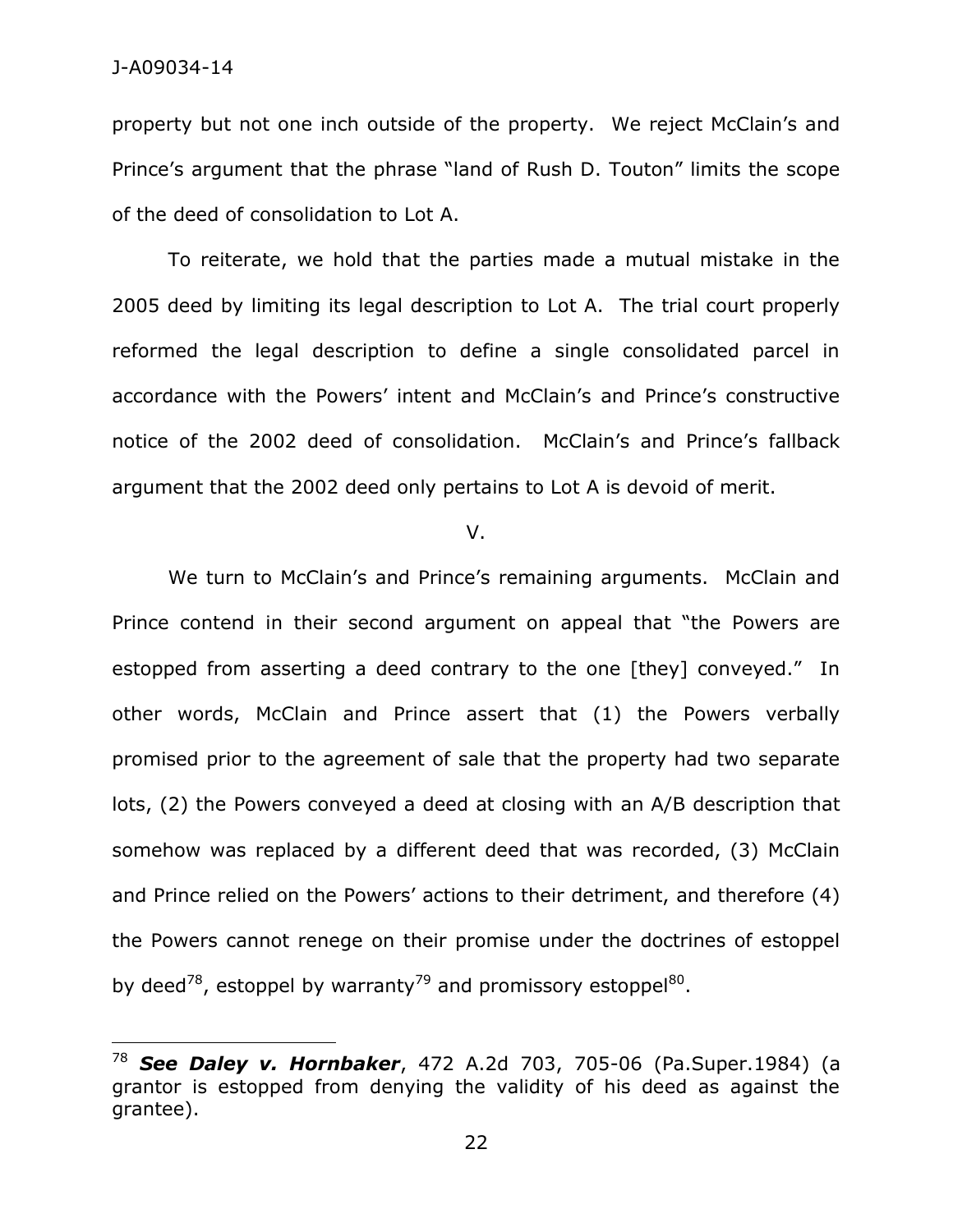$\overline{a}$ 

McClain and Prince cannot obtain relief on the basis of the Powers' alleged promises prior to the agreement of sale, since the integration clause in the agreement of sale superseded any alleged prior oral representations. $^{81}$ 

*See Brinich v. Jencka*, 757 A.2d 388, 400 (Pa.Super.2000) ("where the parties to an agreement adopt a writing as the final and complete expression of their agreement, alleged prior or contemporaneous oral representations or agreements concerning subjects that are specifically covered by the written contract are merged in or superseded by the contract").

 Nor can McClain and Prince obtain relief on the ground that the deed conveyed at the 2005 closing had an A/B description, and that they relied on this deed to their detriment. The sole basis for this claim is McClain's selfserving testimony about the nature of the deed conveyed at closing. As

<sup>79</sup> *See* 21 P.S. § 5 ("A covenant or agreement by the grantor or grantors, in any deed or instrument in writing for conveying or releasing land that he, they, or it "will warrant generally the property hereby conveyed," shall have the same effect as if the grantor or grantors had covenanted that he or they, his or their heirs and personal representatives or successors, will forever warrant and defend the said property, and every part thereof, unto the grantee, his heirs, personal representatives and assigns, against the lawful claims and demands of all persons whomsoever").

<sup>80</sup> *See V–Tech Services, Inc. v. Street*, 72 A.3d 270, 276 (Pa.Super.2013) (to maintain promissory estoppel action, claimant must prove that: (1) the promisor made a promise that it should have reasonably expected would induce action or forbearance on the part of the promisee, (2) the promisee actually took action or refrained from taking action in reliance on the promise, and (3) injustice can be avoided only by enforcing the promise).

<sup>&</sup>lt;sup>81</sup> Exhibit P-2,  $\P$  26 ("it is further understood that this Agreement contains the whole agreement between Seller and buyer and there are no other terms, obligations, covenants, representations, statements or conditions, oral or otherwise of any kind whatsoever concerning this Sale").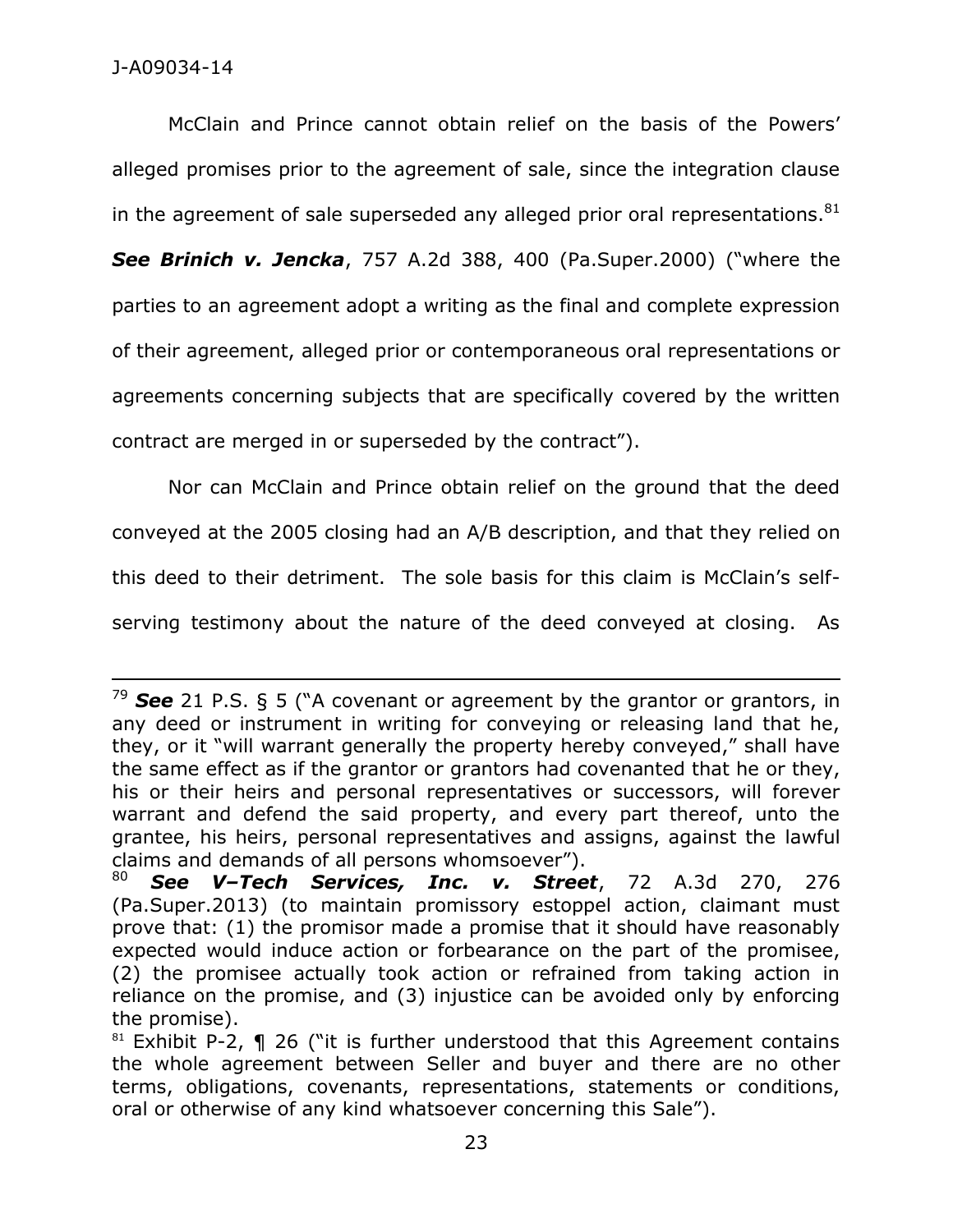stated above, the trial court was silent as to whether it believed this testimony. Since the trial court did not make an affirmative finding that it credited this testimony, we, as an appellate court, cannot hold that this testimony formed the basis for an estoppel claim.

In their third argument on appeal, McClain and Prince assert that "the verdict improperly exceeds the scope of the specific relief [that they] requested." Stated another way, McClain and Prince argue that they only asked for a **specific** form of relief in their complaint – reformation of the deed to provide an A/B legal description – and therefore the court had no power to reform the deed in a different fashion. We disagree. When a court reforms a deed on the basis of mutual mistake, it must reform the deed to reflect the intent of the parties. *Dudash*, *supra*. Reforming the deed in this manner might result in a different deed than the moving party wants, but that is the risk that the party takes when it requests reformation. *Id*. As we reasoned above, we think that the manner in which the court reformed the deed was consistent with the Powers' intent and McClain's and Prince's constructive notice of the 2002 deed of consolidation. This remedy is all that McClain and Prince can ask for.

 In their fourth argument on appeal, McClain and Prince contend that "the court cannot compel the recording of a deed contrary to Lower Merion Township's ordinances." McClain and Prince argue that the court's 2013 decision violated an ordinance that requires registration of deeds with the

24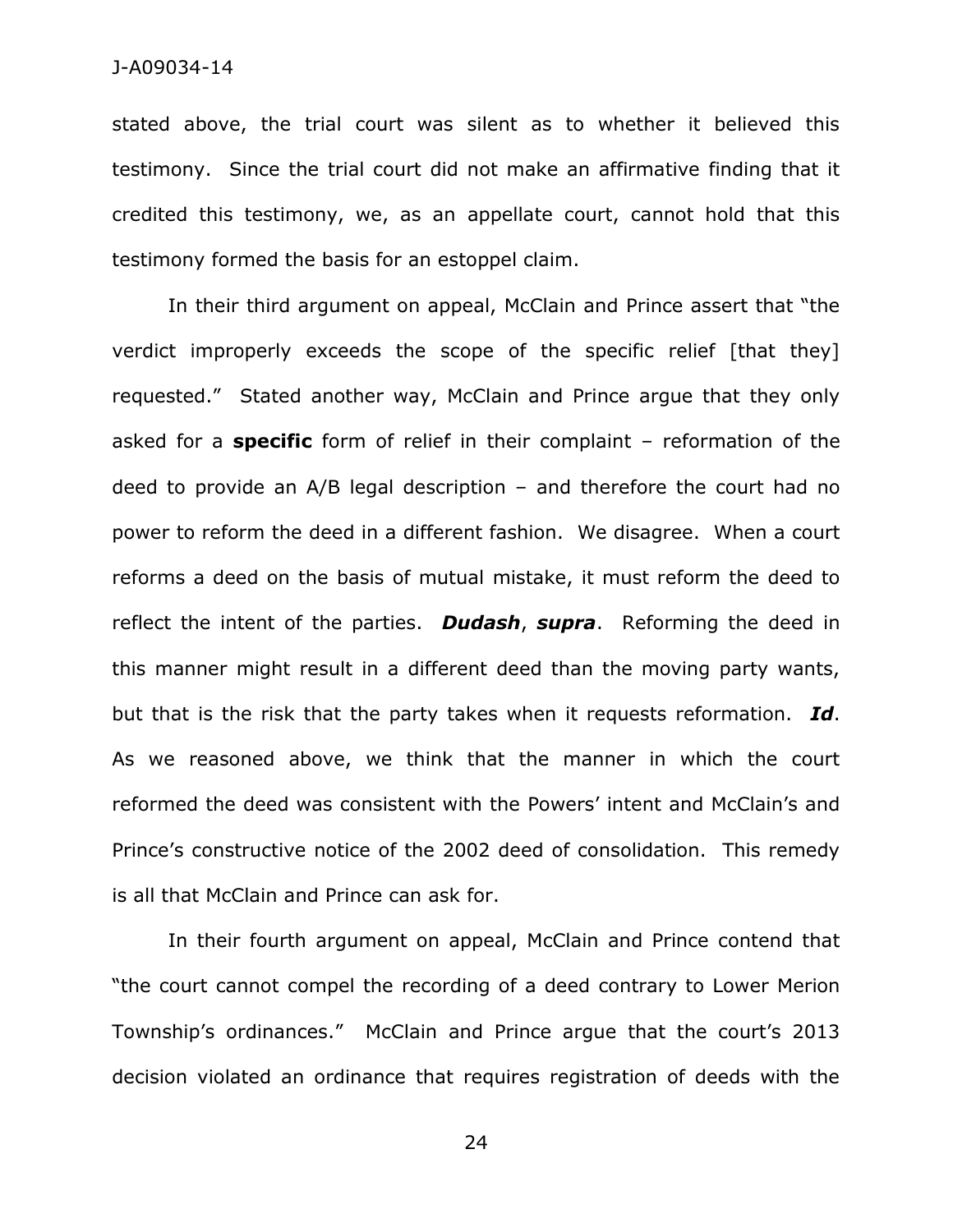township prior to recording. This ordinance, however, has not been in effect since 2008. *See* 21 P.S. § 338.9 (2008 act that repealed statute permitting townships to require registration of deeds prior to recording). Thus, the court's 2013 decision did not run afoul of any live ordinance.

Even if the ordinance remained in effect in 2013, we know of no law that prohibits a court sitting in equity from reforming a deed in a manner that overrides a local ordinance. Furthermore, McClain and Prince admit that "Lower Merion is the aggrieved party because its ordinances are in question." Thus, by their own admission, McClain and Prince are not aggrieved by any violation of the ordinance and thus lack standing to enforce the ordinance in this action.

 In their sixth argument on appeal, McClain and Prince assert that the court erred by denying the request in Count III of the complaint to strike the 2010 deed of correction. This issue does not warrant relief. McClain and Prince assert baldly that they "cannot allow a recorded deed to represent to the world that they acquiesced to this erroneous deed. Otherwise they will lose valuable property rights."<sup>82</sup> These empty phrases do not establish that they suffered tangible prejudice as a result of the 2010 deed.

 In their seventh argument on appeal, McClain and Prince assert that the 2010 deed of correction eliminates their rights to the entire parcel. This is incorrect. The 2010 deed did not strip them of ownership of the property;

<sup>&</sup>lt;sup>82</sup> Brief for Appellants, p. 32.